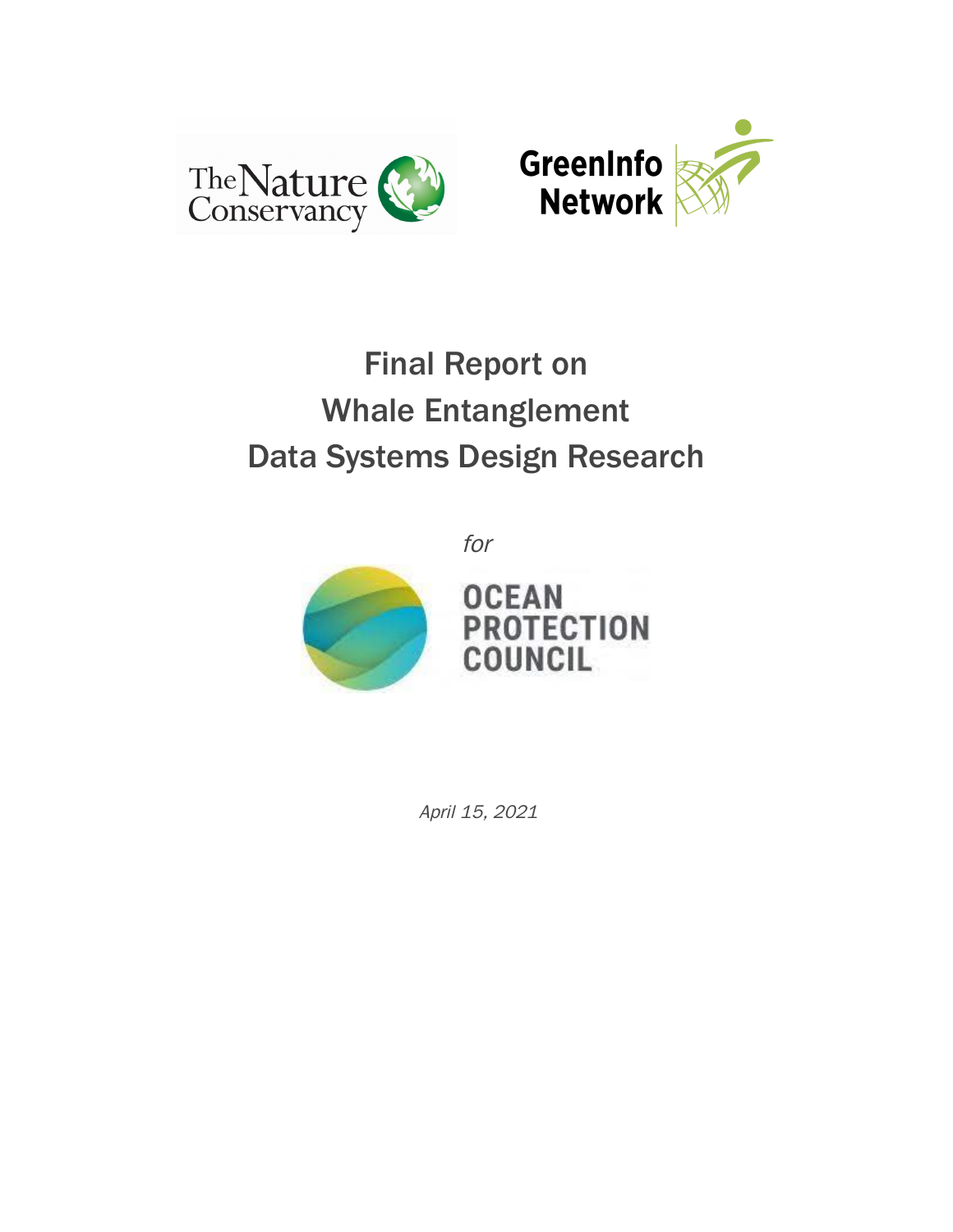## Introduction And Problem Statement

In response to heightened concerns over a sudden increase in reported whale entanglements off the West Coast, the California Department of FIsh and Wildlife (CDFW), in partnership with the Ocean Protection Council (OPC) and National Marine Fisheries Service (NMFS), convened the California Dungeness Crab Fishing Gear Working Group (Working Group) to develop strategies to reduce the risk of whale entanglements in California Dungeness crab fishing gear.

Since 2015, the Working Group has been on the leading edge of developing science-based, collaborative solutions to protect whales, sea turtles, and ocean-based livelihoods. A cornerstone of the Working Group's efforts has been the creation and piloting of the Risk Assessment and Mitigation Program (RAMP) - a first-of-its-kind adaptive management framework to proactively assess and respond to entanglement risk based on a range of indicators, including recent confirmed entanglements, marine life distributions, ocean and forage conditions, and fishery dynamics and socio-economics.

As a near real-time adaptive management system, the Working Group and CDFW regularly meet frequently (monthly or more) before and during the fishing season to review a diverse and expanding array of data, shared as a compilation of charts, maps, and tables. The Working Group seeks to comprehensively assess available data to inform a data-driven recommendation that maximizes consensus across its diverse membership in a short amount of time. To operate in as near-real time as possible, CDFW seeks to share data packages publicly within 1-3 days of the risk assessment date, meaning all parties have little time to review data prior to group deliberations.

For the RAMP to support the Working Group and CDFW in making decisions that achieve the dual goal of maintaining both a thriving commercial Dungeness crab fishery and marine life diversity, it must maximize use of the best available science across the range of data inputs needed to assess risk. However, barriers in the form of a lack of broad shared understanding and agreement on data sources and inconsistency in accessibility of data threaten to limit comprehensive use of best available science in decision-making. There is a critical need and opportunity to remove barriers to ensure data is transparent and accessible at the pace required for near real-time management through the RAMP.

In alignment with both the OPC's Strategic Plan and the OPC Entanglement Strategy's emphasis on advancing collaborative partnerships, leveraging best available science, and specifically developing "a transparent and centralized platform for information sharing," TNC advanced work under an OPC grant to conduct an exploratory assessment of the challenges, needs, and opportunities to integrate key information sources and improve the accessibility of data used to support the adaptive management of entanglement risk. This report summarizes findings from these efforts, providing a situational analysis including recommendations on how to organize and maximize the utility of data to inform adaptive management of entanglement risk through the RAMP program.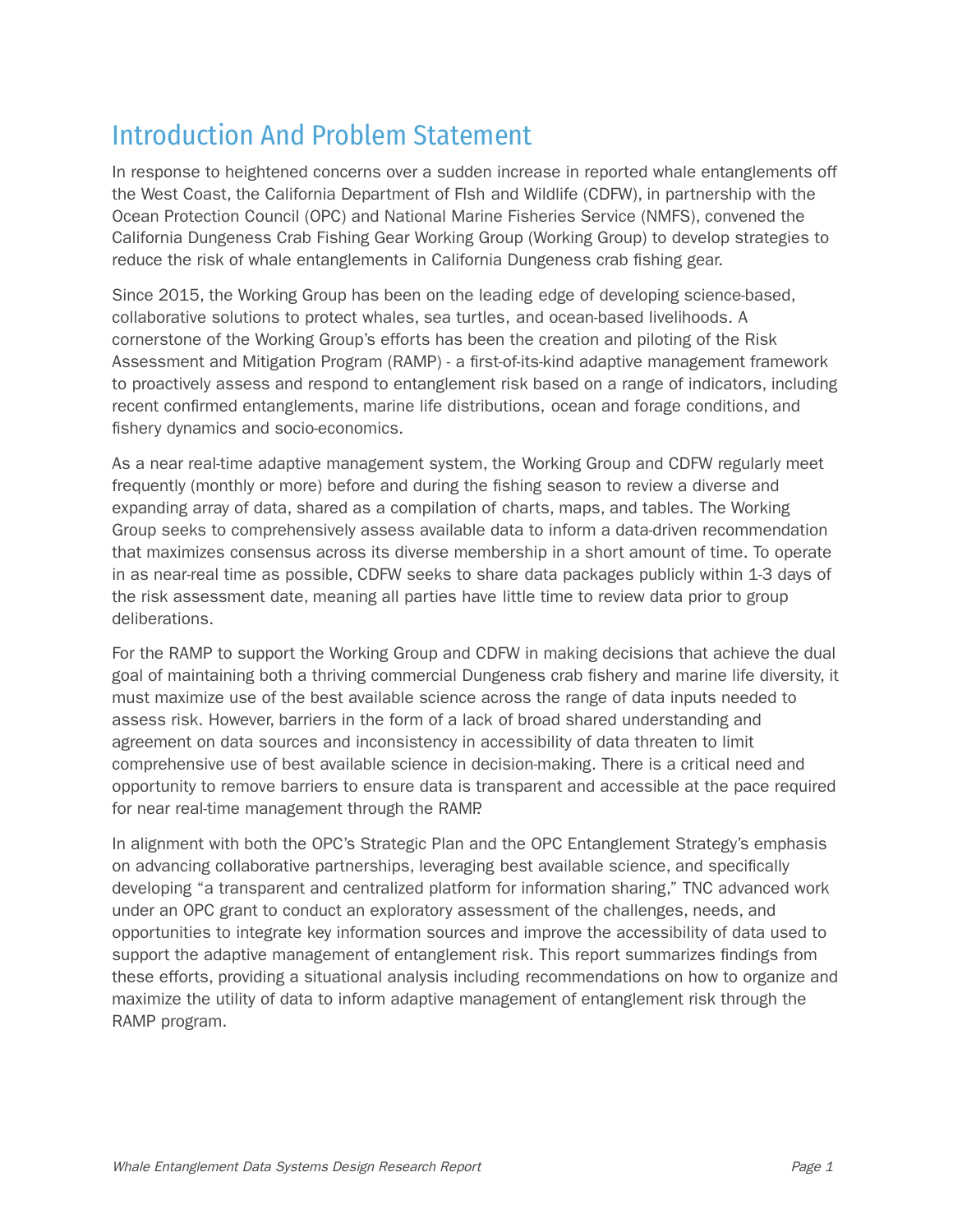## **Methods**

The exploration comprised an iterative set of semi-structured interviews aimed at understanding needs, opportunities, and constraints to maximize understanding and use of best available science in the adaptive management of entanglement risk. Interviews targeted a range of perspectives among Working Group and RAMP participants to ensure recommendations grounded in the needs and constraints of data providers, data organizers and data users. We define data providers as those that provide data to inform the RAMP. Data providers include CDFW staff, NMFS staff, and other experts that often also serve as Working Group advisors and in some cases members. Data organizers primarily refers to CDFW Whale Safe Fisheries staff who request, compile, and share RAMP data packages. Data users refer to CDFW Marine Region staff CDFW Director Charlton H Bonham, NMFS staff, Working Group members and advisors who evaluate data packages to inform Risk Assessment deliberations, recommendations and management decisions. From April 2020 to March 2021, 17 interviews were conducted with individuals representing Working Group members, CDFW, NOAA, and Working Group advisors/data providers. TNC sought regular input from OPC and former Working Group facilitator, Strategic Earth, throughout the project.

The interviews, along with an analysis of existing RAMP data compilations and data sources, established the foundation for a situational analysis and set of recommendations for changes to the RAMP data compilation system to increase the understanding and use of best available science in the RAMP process. In this document, we detail the following through a summary of research activities and resulting recommendations:

- How have Working Group members experienced the existing data packages?
- How have data providers experienced the process of supplying data to those packages?
- How can the data package content and delivery method be improved for data users while meeting the requirements of CDFW and without unduly burdening data providers or data organizers?

We note that certain data types (e.g., whale distributions) and data sources (e.g., aerial surveys) may be highlighted with other data types and sources not mentioned in interview summaries below. This report should not be interpreted as including an exhaustive list of the types and sources of data needed to inform the RAMP. Rather, insights reflect how interviewees prioritized overall data interpretation needs at a high level. The findings detailed and analyzed in this document help define and prioritize the data, features, and visualizations for further iterative development towards a more streamlined, standardized, and accessible data package system to inform the RAMP.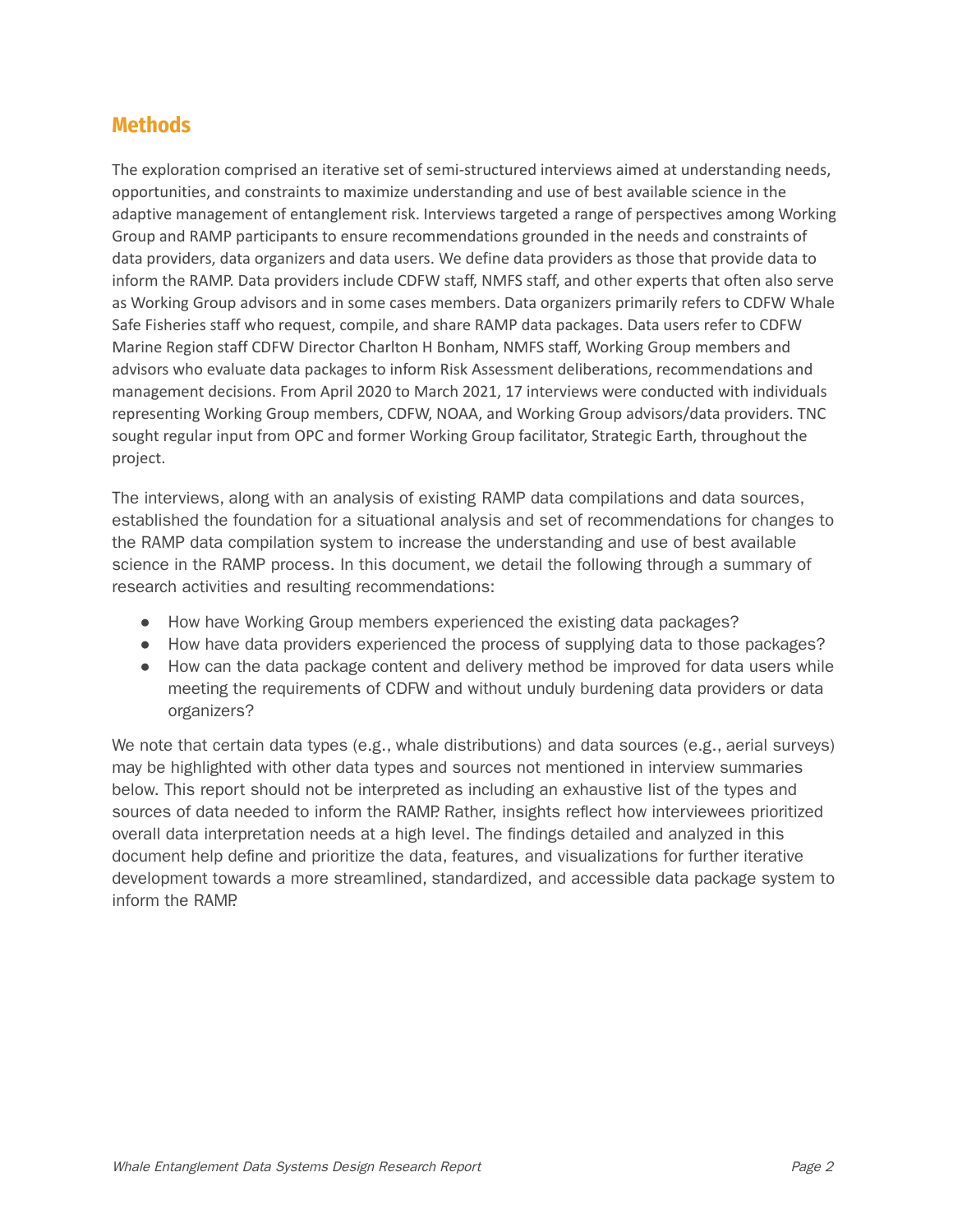## Research Activities

## **Insights Gathered From The Data User Perspective**

To better understand perspectives on challenges and priorities related to the assessment of data in the RAMP program, TNC conducted iterative interviews with Working Group members, advisors, and CDFW staff. A total of ten interviews were conducted from April to December 2020.The interviews were conducted using Zoom, a remote online conferencing tool.

An initial round of interviews were conducted with seven Working Group members and advisors, including one CDFW staff member, two Working Group advisors, and four Working Group members. Interviews were led by TNC staff and Working Group member Jenn Humberstone, and supported by TNC Product Innovation Manager Sue Pollock. Interviewees were asked for their perspectives on data and the overall data compilation used in the RAMP. For a complete list of interview questions, see Appendix 1. Building upon insights gathered in the first round of interviews, TNC led a second round of interviews focused on Working Group members to better understand how members interpreted data and data visualization preferences. Interviews were supported by a set of hypothetical data scenarios, shared with map based and chart based visualizations of fishing effort distribution and humpback whale distribution. Visualizations were streamlined to clearly convey the extent of overlap between fishing activity and humpback whales. Three Working Group members were interviewed, all of whom were fishing industry representatives.

#### **Inconsistent And Lengthy Data Packages Are Hard To Digest**

A major pain point discussed in the interviews was that Working Group Members are often presented with data that frequently changes in format, thus making it hard to understand change over time. The current data compilation richly documents information that some consider of small value or extraneous data that makes it harder to find the information they need on the report. Similarly, current visual images used in the reports are considered hard to use for diagnostic purposes.

Lack of standardization makes it difficult for Working Group members to find necessary information, which one interviewee summarized as: "Where are the whales? Where is the gear? And, where are entanglements happening?" Interviews conducted with hypothetical data visualizations suggest that a more streamlined visualization of the overlapping distribution of whales and fishing gear can contribute to a consistent interpretation of relative entanglement risk amongst members.

#### **Agreed To And Transparent Data Sources Are Key To Increase Trust And Common Understanding**

Working Group members and advisors shared concerns over lack of agreement on data sources. Some interviewees cited concerns with specific data sources, and that limitations and potential bias are not accounted for consistently across different data sources. There is a general hesitancy regarding the use of models as the basis for management decisions, with observational data viewed as more accurate. Concerns over and lack of agreement on data sources slows and contributes to frustration during the Working Group deliberation process.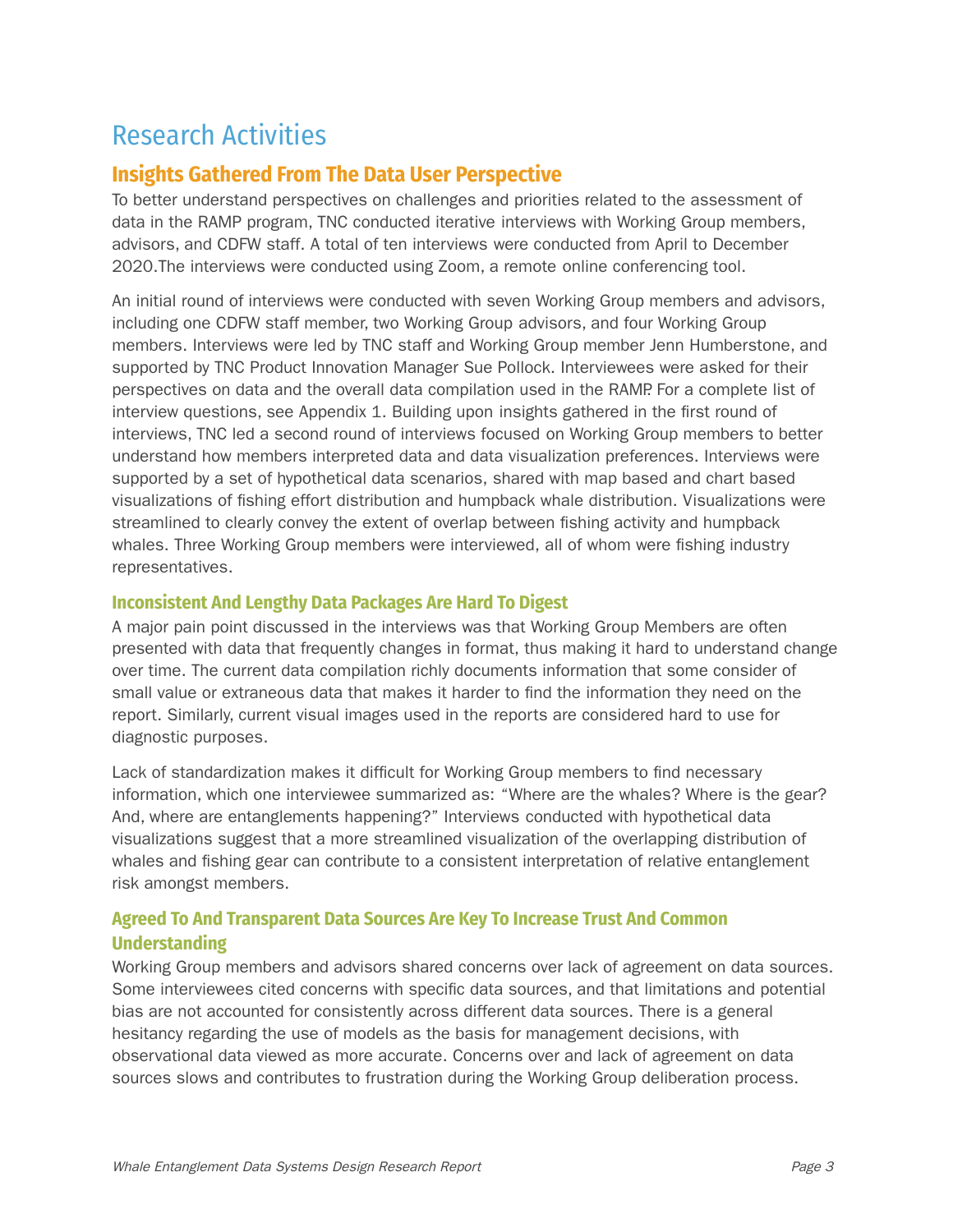These insights underscore a need for explicit agreement on data sources and a shared understanding of the strengths, limitations, and relative contribution of data sources to the evaluation of entanglement risk. One interviewee emphasized that making data streams more transparent and publicly available is needed to foster trust in data. Interview insights underscore that it will be critical for any data accessibility solution to align with an agreed set of data sources and clearly convey relative value and limitations of data.

Data centralization and visualization solutions should be collaboratively designed, and ensure alignment and leveraging of additional efforts to increase understanding of data to inform the  $\mathsf{RAMP}^\mathsf{1}$ 

#### **Dual Goal To Improve And Expand Data While Also Decreasing Workload**

As a near real-time management program, the RAMP is data intensive. The Working Group and agency partners have catalyzed a massive expansion in scientific research and data sources available to inform the RAMP program. While efforts to increase the availability of data is ongoing, it also creates more demands on the process of organizing, sharing and evaluating data. In its transition from a voluntary pilot to regulatory program, the requirements for comprehensive data coverage have increased, contributing to increased workload to compile and evaluate data packages. More frequent risk assessments also place increasing demands on the data compilation system.

There is a common goal to balance interests in improving data streams and filling information gaps, while keeping the RAMP process manageable. While Working Group members cited various priorities and opportunities to improve data and fill additional data gaps, they also cited challenges with the extent and variety of data presentations in use. From a data provider and data organizer perspective, keeping the data package manageable while ensuring sufficient detail and clarity regarding the data sources is a priority moving forward.

#### **Data as a communication tool**

In addition to supporting credible, consistent and data driven recommendations, transparent and broadly accessible data can facilitate effective communication of Working Group recommendations to fishery management, peer, and general public audiences. Fishing industry Working Group members in particular need to be able to provide clear and compelling explanations for Working Group assessments and recommendations, and several said that clearer data visualizations would help.

#### **Insights Gathered From The Data Package Assessment**

As a first step in understanding the technical and visual characteristics of existing data compilations, GreenInfo Network developed an inventory of recent data [packages](https://docs.google.com/spreadsheets/d/1jONlGYscgoweA1MtYbRuiOdRBT3AzZ2xXimb1zIXdbg/edit#gid=1677930714) (also listed in the appendix) and found the following number of unique/different presentations across all data packages (not including repeated and updated variants of the same charts/maps):

<sup>&</sup>lt;sup>1</sup> As examples: a) The Working Group Data Project Team's efforts to develop a process for data source approval, onboarding, and agreed [use](https://docs.google.com/spreadsheets/d/1IwIgtG4iXBHiUXy6k5OHq_JN-CwiX9mU_WEOsSMxUOI/edit?usp=sharing); b) CDFW has developed a descriptive summary of CDFW-approved data [sources;](https://nrm.dfg.ca.gov/FileHandler.ashx?DocumentID=191942&inline) c) The OPC has provided [funding](https://opc.ca.gov/webmaster/ftp/pdf/agenda_items/20200619/Item7_Reducing_the_Risk_of_Entanglement_in_Fishing_Gear_Staff_Recommendation_June_19_2020.pdf) to Point Blue Conservation Science to conduct a scientific assessment of California whale abundance datasets to assess the spatial and temporal correlations among them; and d) The West [Coast](https://www.opc.ca.gov/webmaster/_media_library/2021/01/West-Coast-Entanglement-Science-Workshop-Report_Final.pdf) [Entanglement](https://www.opc.ca.gov/webmaster/_media_library/2021/01/West-Coast-Entanglement-Science-Workshop-Report_Final.pdf) Science Workshop Report summarizes emerging science and tools to inform adaptive management of entanglement risk.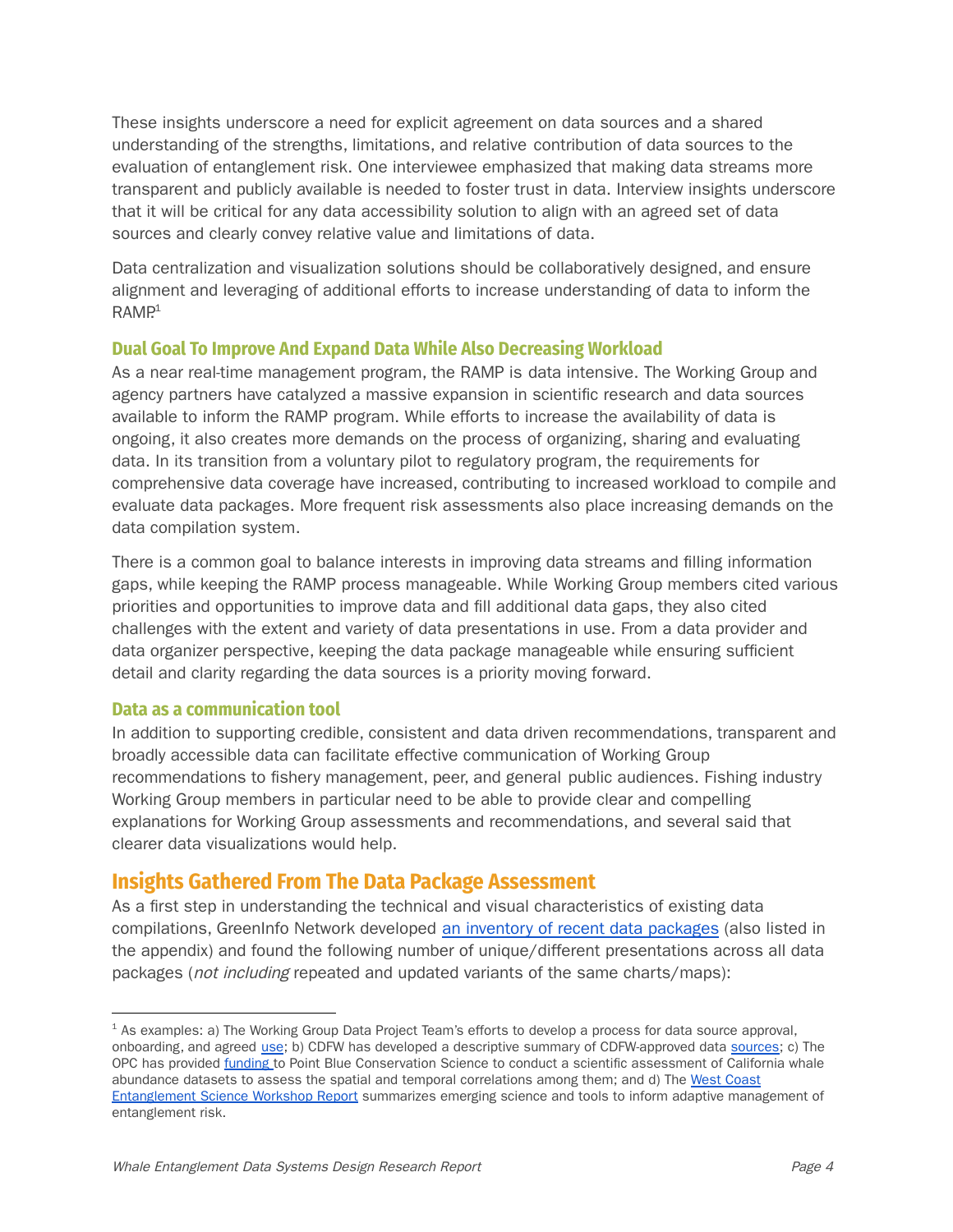| lOverall      | Total |
|---------------|-------|
| Maps          | 20    |
| lCharts       | 23    |
| <b>Tables</b> |       |

Each data package contained between five and 16 figures, with some repeating with updated data in all or nearly all packets, but others appearing only intermittently or presenting similar data in slightly different ways over time, making comparisons difficult:

| Data packages           | Maps           | Charts | <b>Tables</b>  |    |
|-------------------------|----------------|--------|----------------|----|
| Feb 11, 2021*           | 4              | 4      | 1              | 9  |
| June 24, 2020           | 3              | 4      | 2              | 9  |
| June 9, 2020            | 5              | 5      | 2              | 12 |
| May 22, 2020            | 3              | 3      | 2              | 8  |
| May 8, 2020             | 4              | 11     | 1              | 16 |
| April 22, 2020          | $\overline{2}$ | 4      | 1              | 7  |
| April 7, 2020           | 4              | 10     | $\overline{2}$ | 16 |
| March 23, 2020          | 2              | 6      | 1              | 9  |
| March 5, 2020           | 3              | 10     | 0              | 13 |
| <b>February 4, 2020</b> | 1              | 4      | 0              | 5  |
| Jan 3, 2020             | $\overline{2}$ | 5      | 0              |    |

<sup>\*</sup>Included for review of data associated with new fleet reporting requirements and other changes under RAMP regulations.

The work to this point suggests that the RAMP process would be best informed by simpler, more consistent data visualizations. But achieving simplicity and consistency can be challenging. Some data sources are automatically updated on websites or data services, some are manually collected and shared, some have confidentiality considerations, others are from proprietary databases, and some are being pulled from existing data aggregation websites. Data integration solutions must be grounded in technical feasibility and practical constraints of data providers and requirements of CDFW.

## **Insights Gathered From The Data Provider Perspective**

In order to assess practical opportunities to increase the accessibility and utility of data streams, GreenInfo Network (GIN) developed a research plan focused on gathering insights from data providers and data organizers. GIN conducted semi-structured interviews with Working Group members and advisors who provide data for the RAMP data package, including a staff member from CDFW's Whale Safe Fisheries Team. GIN sought to assess the available data streams and how to alleviate some of the pain points associated with the data gathering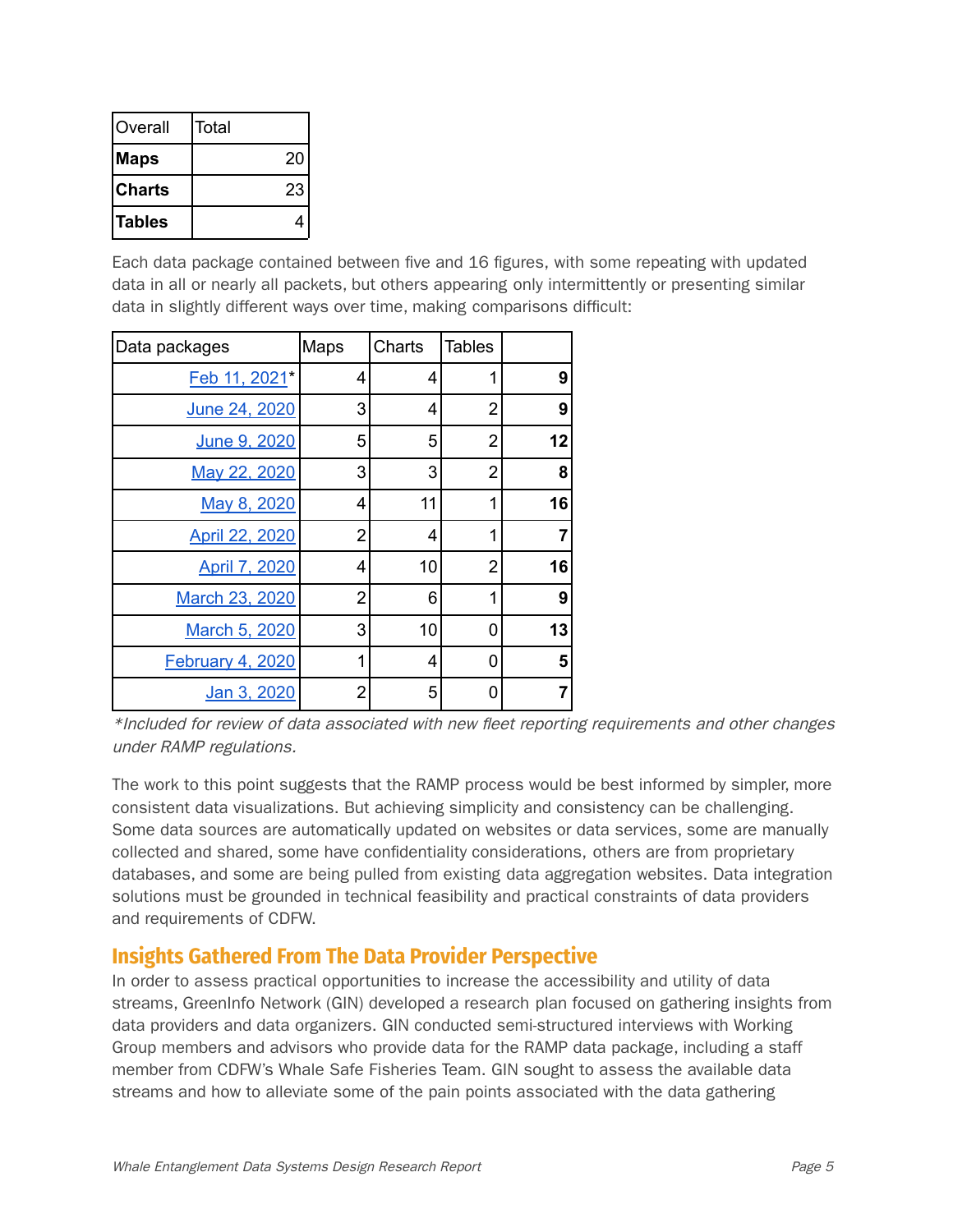process. The interview process also offered these stakeholders an opportunity to provide recommendations on the data gathering process.

The interviews were conducted using Zoom, a remote online conferencing tool. From March 5-17, 2021, interviews were conducted with data providers. In total, seven individuals agreed to participate in the interviews.

The following is a synthesis of the key findings from the interviews. These findings are intended to provide a perspective of what was learned over the third phase of the Whale Entanglement Data Systems Design Research. The findings are organized into a series of topic areas to give context.

#### **Data Provider Perceptions Of The Data Submission Process**

Currently, Working Group Advisors work within different groups or organizations. They tend to submit all relevant available data from their respective organizations to CDFW as part of the monthly RAMP data package. Our interviews found that all Advisors thought the process for submitting the data to CDFW was easy yet yielded a data package that was challenging to review. Specifically, Advisors believed that the current process for providing data yields a PDF data package that is long and unorganized, making it hard to interpret the content. Across the board, interviewees linked the visualization discussion to the process of providing data.

Interviewees noted that the limitations of proprietary data housed in different databases and submitting the data as JPEG images to CDFW were the top challenges to consistent visualizations. Working Group advisors submit text and images of their data for each monthly data package. Working group advisors believe that compiling and submitting the information they have is easy. On average, advisors spend between 20 minutes to 1 hour placing image JPEG and text-based information on a Word Document provided by CDFW.

For different interviewees, however, the overall guidance provided in the CDFW template is taken to mean different things. For example, some interviewees believed that when prompted to provide their data, submitting a link to a proprietary platform complied with both with data submission expectations for the report and the revised Section 508 Standards of the Rehabilitation Act of 1973. If the linked platform is not itself 508-compliant, then this information is not accessible. When asked what guidance they had received in relation to making the content accessible, such as writing captions for images as alternative text, data providers expressed they did not receive guidance. Some interviewees said they had no knowledge of what alternative text is.

Similarly, they have not received feedback on how the JPEG images are being used, or how to best format the data visually to aid with interpretation for accessibility or otherwise.

#### **Data Visualization Alternatives**

When asked whether they believed a different type of content organization was needed to make the data easier to interpret, a majority positively agree.

Layering was consistently identified as a top priority for interviewees. Interviewees believed layering was a good strategy for aiding interpretation of the data available in a single month. Furthermore, interviewees recognized that the risk assessment entails much more than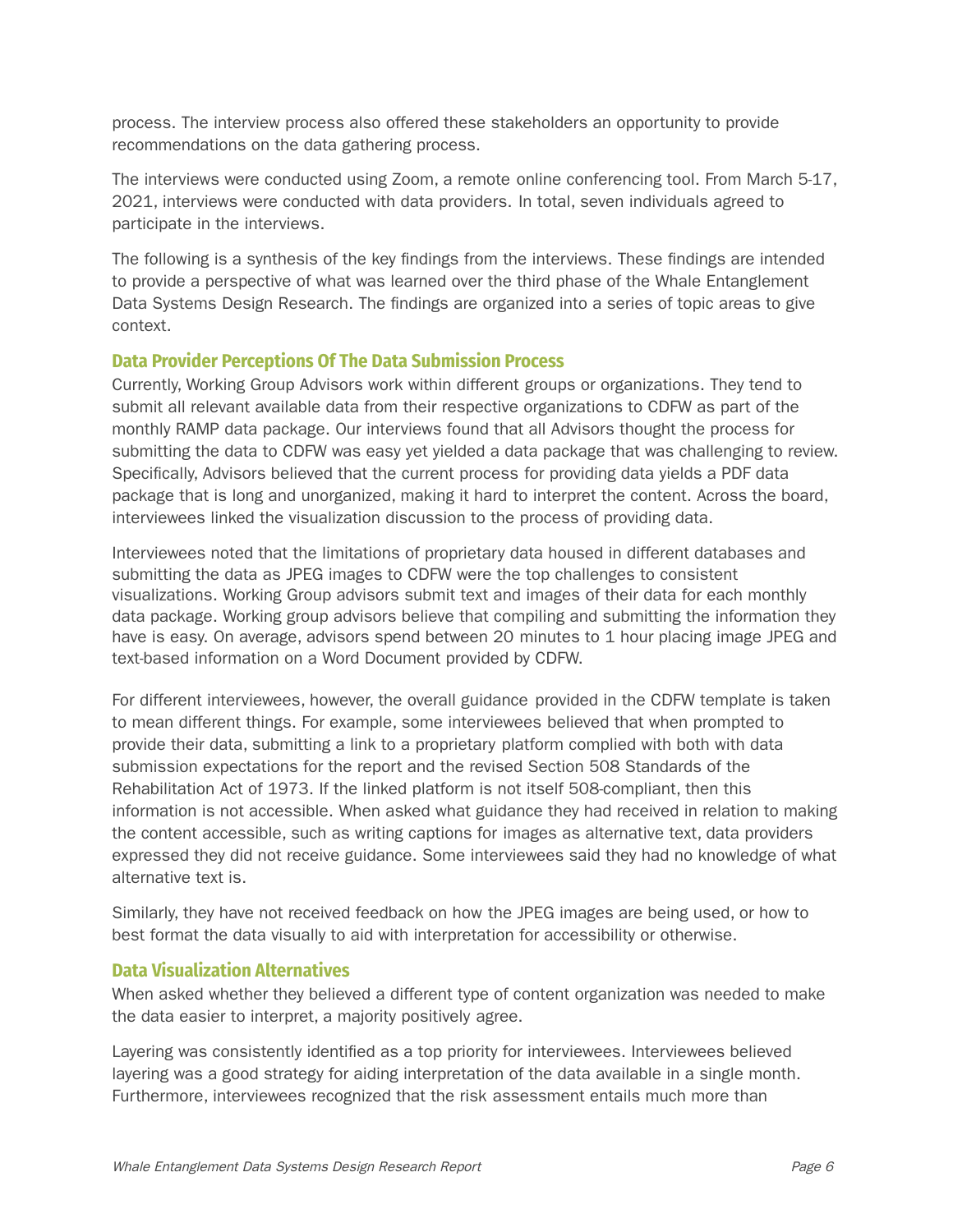reviewing a single monthly data package. They believed complementary data that illustrated change over time could have a lasting impact in aiding with interpretation. The broader perspective from interviewees on interpreting risks is that each data package is a snapshot in time and thus it is important to be able to view data from multiple months side-by-side.

For interpretation purposes, interviewees elaborated on how visualizations may be organized in the following ways:

- 1. Layered Data: Data for where are the whales currently foraging (based on whale sighting data); data for where is the fleet currently fishing (based on zone and depth of traps); .
- 2. Side-by-side: Monthly side-by-side visualizations for where the whales might be located based on ocean forage information, habitat sustainability models, and whale sightings across multiple years.

A more in-depth look at some of the recommendations shared by interviewees provide additional perspective on layering. They believed layered data needed to be "turn off and turn on" at-will allow for timely interpretation in response to changes in the season. Geographic maps were considered widely used and accepted by interviewees. Specifically, visualizations on top of a geographic representation of the California coast divided by RAMP zones (CCR §132.8, Title 14) would be better for interpretation. Interviewees believed layers with the following information below were important for interpretation:

- Bathymetric map layer with line contours and depth gradients for 70 meter and 200 meter
- Points on a map with lat/long points of sightings for blue whales per zone
- Points on a map with lat/long points of sightings for humpback whales per zone
- Points on a map with lat/long points of sightings for leatherback sea turtles per zone
- Choropleth map layer of whale density per zone

#### **Observational Data And Data Streams On The Horizon: Modeled Data**

Interviewees were also asked to think more practically about various data sources to assess risk. Working group advisors evaluated the data sources based on values associated with accuracy, availability, and ease of use. In our conversations, models were mentioned as an important datastream to be used in ways that are complementary, not in lieu of, observational data.

In general, Interviewees expressed hesitancy towards models and believed observational data provided a stronger sense of assurance that whale presence could be demonstrated. Hesitancy towards models was rooted in the perspective that models need to be iteratively tested to understand what questions they can successfully answer. Specifically against new and future data sources, such as the newly established bi-weekly fishing effort reporting requirement and the future Electronic Monitoring requirements expected in 2023.

However, interviewees did not necessarily equate observational data with full trust. In our interviews some participants shared that every dataset has its own limitations, including observational data. One participant cited as examples that visual observation data can only be gathered when people are out on the water or in the air. Other potential observational methods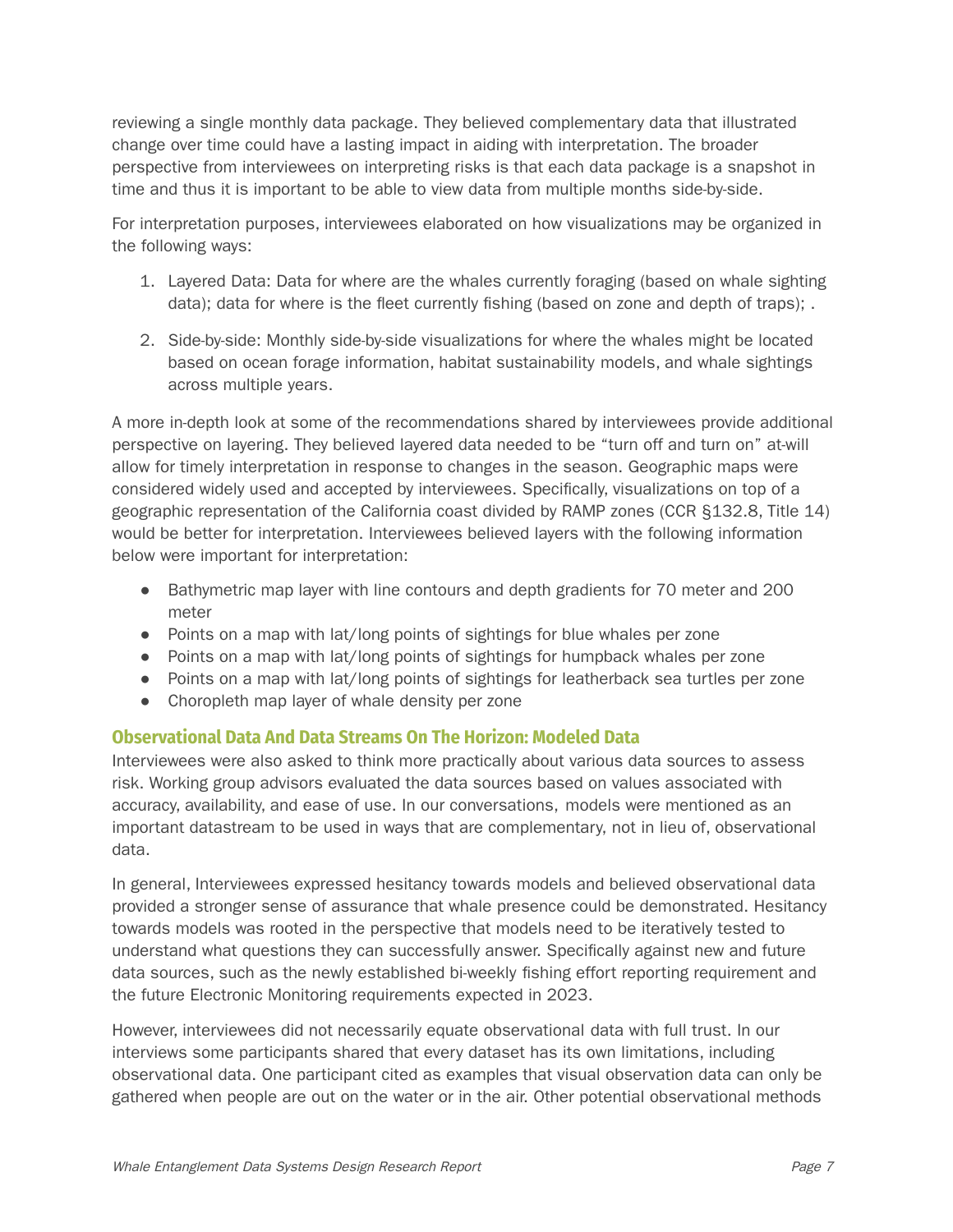have their own limitations, such as whale acoustics, which cannot identify whale presence when whales are quiet. Observational data can provide a sense of assurance that might still be incomplete or inaccurate.

#### **Summaries**

"Layering" and "side-by-side" were considered important attributes for a strong visualization that could be used to interpret risk. However, ease of use of the data package was also a priority. Working Group Advisors also shared that high level summaries were important for ease of use as complementary to the visualizations. In their opinion, the following topics require text-based summaries to make the data package easy to use for risk assessment:

- Where are the whales currently foraging based on available whale sighting data?
- Where is the fleet currently fishing based on Zone and Depth of traps?
- Where may the whales be based on ocean forage information and habitat sustainability models?

It is important to note that high-level summaries, in addition to the current per-item summaries, were suggested as a minimum to make the data packages more useful. Reflecting on their experience, interviewees saw such text-based summaries as a workaround to the constraint of having multiple individual advisor reports presented in linear fashion. Interviewees were generally consistent across the interview process that summaries should offer high-level interpretations and require that all reports by data providers be considered and aggregated under the topics.

Note, these topical questions for high-level interpretations reflect the input and priorities put forward by interviewees, and are not a comprehensive reflection of all management considerations in the RAMP (e.g., entanglement, socio-economics).

## **Interviews With Data Organizers**

Two CDFW staff were interviewed, with one interview taking place in the data user insight gathering phase, and one taking place in the course of interviews with data providers. In addition to their role as the primary data organizer, CDFW also provides data and reviews all data to inform management recommendations and decisions through the RAMP. Therefore, interviews targeted insights regarding CDFW's experience as a data user, data provider and data organizer. Interviews also sought to develop a more detailed understanding of the process CDFW undergoes to request, compile and share data. While data user and data provider-related insights from these interviews are incorporated into the themes above, the following insights were shared regarding challenges in the organization of data.

#### **Balancing Need For Accurate Up-to-date Data With Quick Turn Around**

CDFW staff rely on Working Group Advisors to provide new information on a monthly basis for each risk factor. A common struggle is the lack of consistency in data available for each factor. Some datasets, such as systematic whale surveys, are subject to high variability in timing due to constraints such as weather and sea state, and often delivered past the stipulated date which in turn holds up compiling the data package.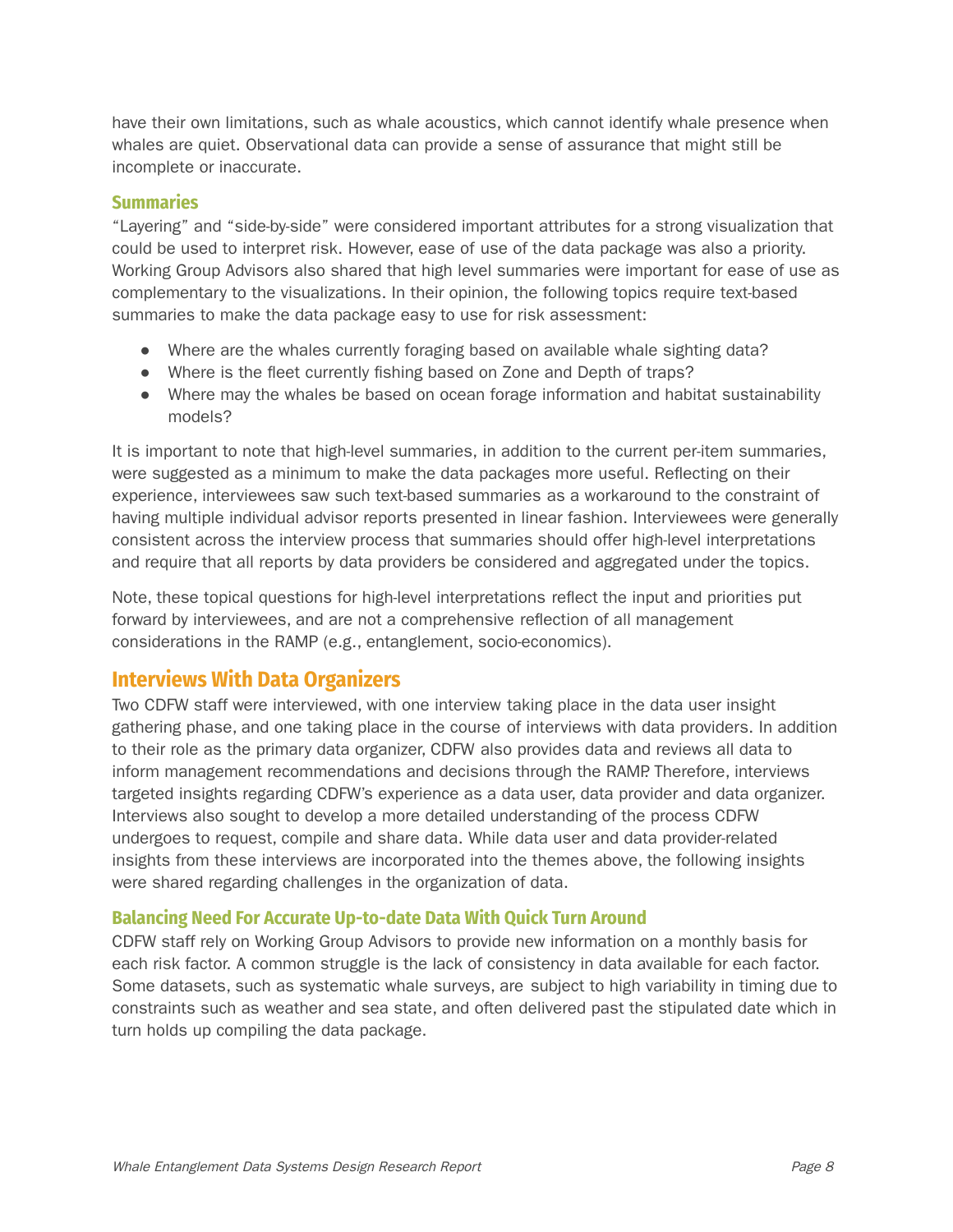#### **Lack Of Standardization Of Data Deliveries**

Inconsistency in the data delivery over time for a risk factor and across risk factors makes it hard to clean the data and present it consistently when the turnaround time is compressed. Overall, compiling, cleaning and processing data is time consuming yet the lack of consistency in data available makes it harder for report readers to visually benchmark or compare the changes over time.

## Recommendations

At the highest level, we found that both Working Group members and data providers want to use data and presentations that are true to current conditions, relevant to management decisions, and comparable over time.

## **Despite a good level of comfort with the current reporting methods, data interpretation demands suggest a strong need to change the reporting process.**

While there are some discernible advantages with the existing system, there are serious disadvantages and limitations to data interpretation. The current process provides ease of submission for data providers. However, the current submission process and templated instructions, such as having each individual advisor share JPEG visualizations, makes it hard to visualize layered data for ease of interpretation. Our findings suggest that a dynamic system with greater flexibility to collect all data and "layer" or "turn off and turn on layers" was preferred, which requires the creation of a new data compilation system.

The current staffing and physical layout of the compilation is architected around making data submission as easy as possible for the Working Group Advisors. A new submission process would allow for streamlining the visualization process while addressing relevant accessibility considerations that now fall completely on CDFW staff. Our hypothesis is that implementation of a form submission process will reduce the risks of mistakes while providing greater guidance on how to format the content for compliance with Section 508.

A new submission system should make most content more easily accessible to people of all abilities, including those with visual or cognitive considerations. In the current template, data providers are asked to caption the image JPEGs and submit text-based observations. However, there is no explanation that the caption may be used as an alternative text for screen readers to allow its content and function to be accessible to all users. Validation requirements and information icons with examples can help providers submit the best possible content for accessibility. However, tables and text-based HTML pages will still need to be made available to users in order to compensate for the map-based visualizations.

## **The process of revamping the visualization will need to consider accompanying changes to the practices around reporting the data.**

The scale and diversity of data streams magnify the complexities that come with creating visualizations. Changing how data and visualizations are produced will involve coordination with multiple individuals for most data sources. Data providers expressed willingness to modify or adapt the data they provide, including aggregating predictions up to different geographies, and adding thresholds or other aids to interpretation. They believed modifying or adapting the data is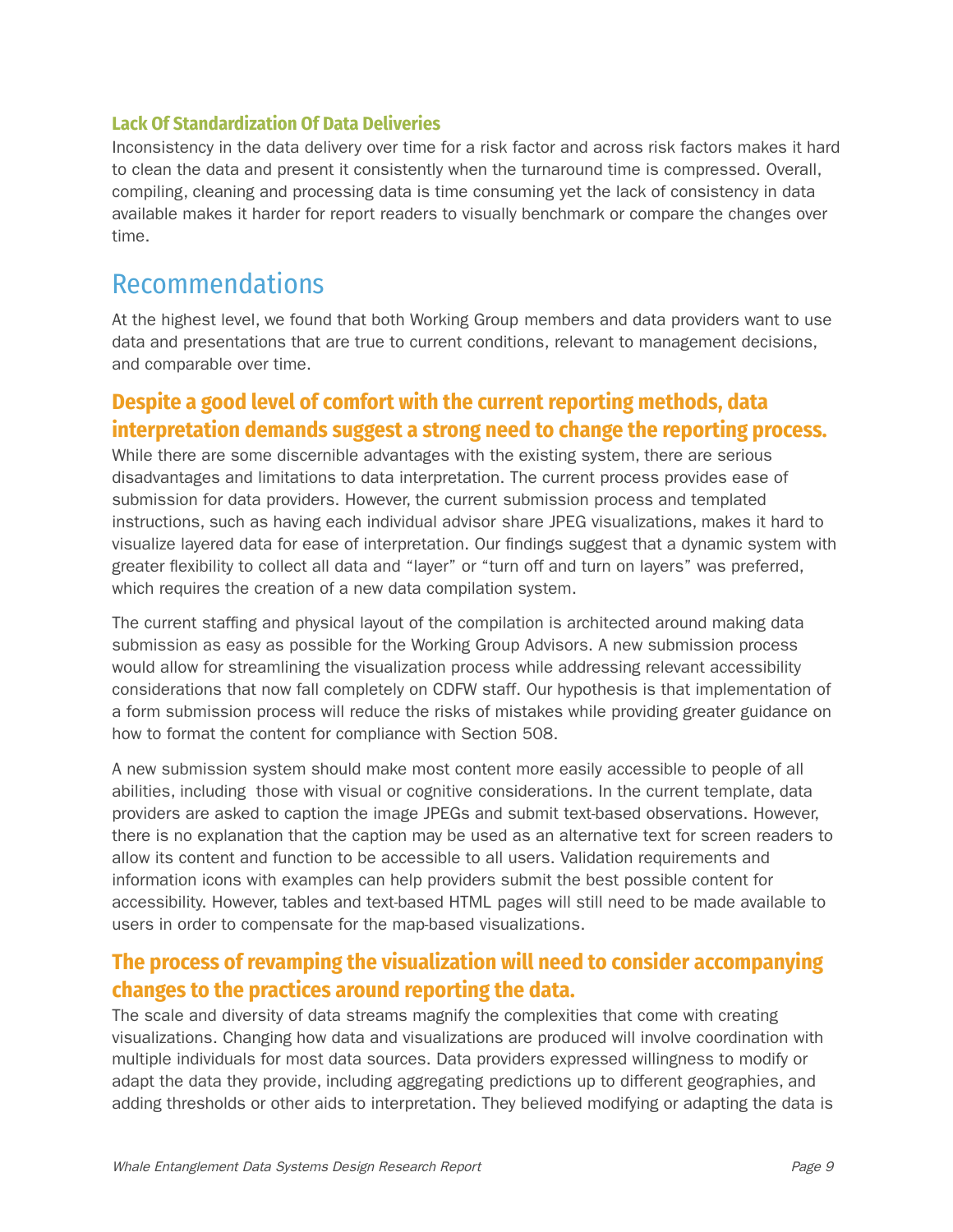only possible if CDFW provides guidance on how. Such changes will require interactive discussion about tool features with working group members, advisors and governmental agencies overseeing the RAMP work.

#### **Future System Attributes**

We recommend a form-based data submission system accompanied by a dynamic Geographic Information System display. Geographic maps are considered widely used and accepted by interviewees, thus the most important way of displaying information for interpretation. The findings allow us to draw some early specific conclusions in regards to desired requirements for the overall system. It is important to note that not all attributes might be immediately feasible either due to limitations of data sources or because a data stream is not available (e.g., fleetwide vessel movement data).

- 1. Bathymetric map layer with line contours and depth gradients for 70 meter and 200 meter
- 2. Points on a map with lat/long points of sightings for blue whales per zone
- 3. Points on a map with lat/long points of sightings for humpback whales per zone
- 4. Points on a map with lat/long points of sightings for leatherback sea turtles per zone
- 5. Choropleth map layer of whale density per zone
- 6. Map with vessel transit lines (fishing and whale survey)
- 7. Zoom in to individual RAMP zones and zoom out to view all of the California coastline
- 8. Import data as a CSV file
- 9. Export all data in a CSV file

The overall system should give users the ability to visualize data in the following ways:

- 1. The ability to view on a map points for the lat/long of sighted whales coupled with vessel transit lines on a bathymetric basemap that included line contours and depth gradients for 70 meter and 200 meter.
- 2. The ability to view on a map where anchovies and/or krill are located coupled with information for whale quantity/density over time for the California coastline
- 3. The ability to view whale density by zones coupled with fishing vessel tracks on a map
- 4. The ability to view on a chart quantities of blue whales, humpback, sea turtles per zone
- 5. The ability to view whale density changes over time
- 6. The ability to view whale density by Zones coupled with crab landing density by Zones on a map
- 7. The ability to view economic data such as the market price of crabs over time
- 8. The ability to submit a narrative text summary using an open field.

## **A Phased Approach To A Future System**

While a system with fully dynamic data is a common goal, it is one that will be achieved only with substantial and iterative effort by a range of actors over an extended period. We see a near-term system that can form a bridge between what's possible now and what we can imagine in the future: Building on the findings in this report, we recommend a combination of human-centered design and development using web standards to improve the way that RAMP data streams are collected, presented, and shared. This approach targets a desired nearterm outcome to maintain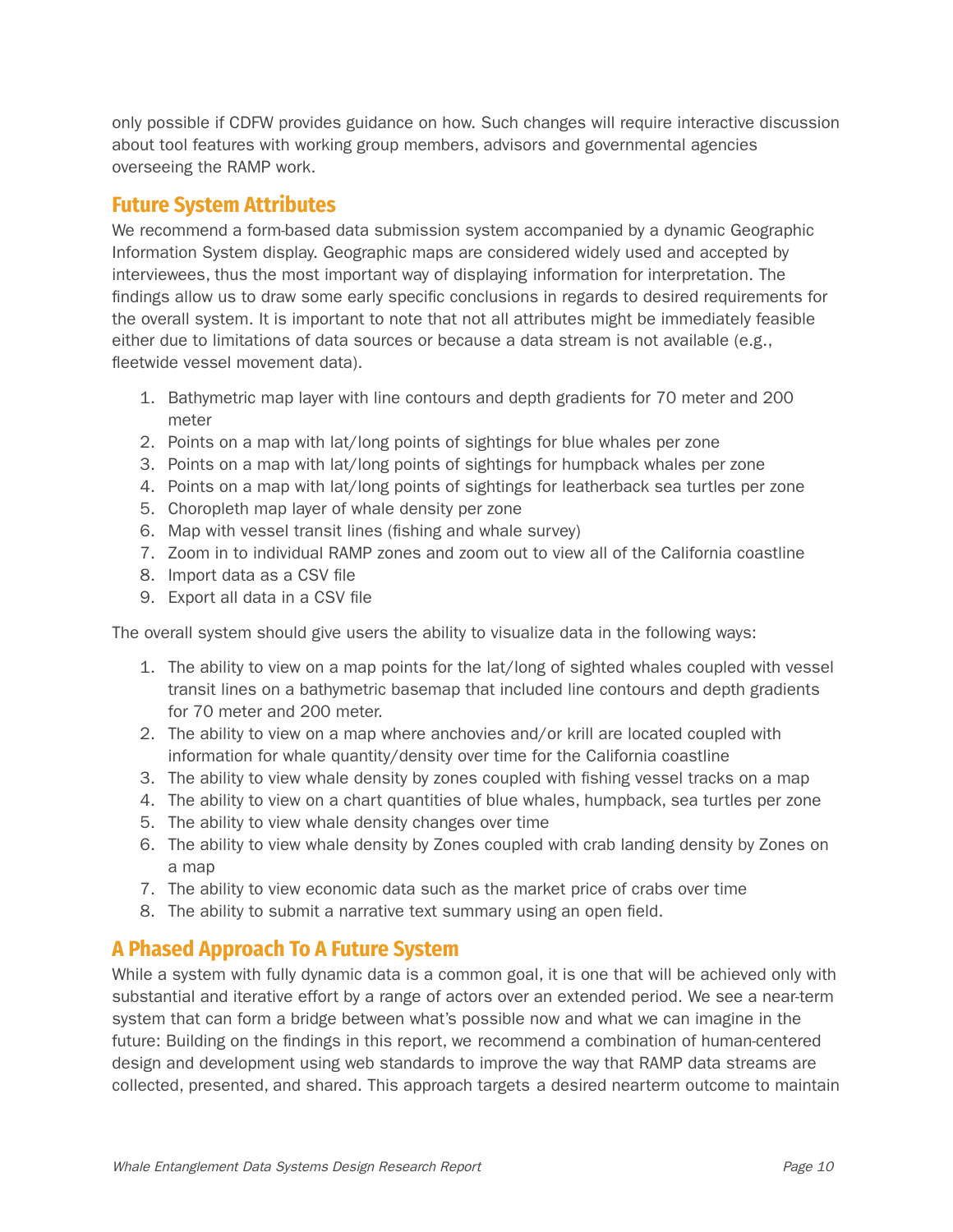the current level of effort for data providers while substantially reducing the effort required to assemble and disseminate data packages and increasing the accessibility of those packages.

Put simply: The current PDF data packages could be replaced by a form-based submission system and public-facing interface for searching and reading those submissions. The design of such a system should be informed by a user-centered design approach that considers Working Group members, CDFW and other consumers of the data packages, as well as the data providers and CDFW as the data organizer. Input and collaboration with state and federal partners such as NMFS and the OPC likewise remains a priority. By conducting an inclusive, user-centered process, we'll be able to develop a design approach for the data packages that maximizes usability for working group members and other data users, while meeting the requirements and constraints of data providers, CDFW and other key partners.

#### **Next Steps**

Findings from user interviews could inform the development of a new web-based system where data providers can submit text, images, and tabular data. We recommend building this system using a fully open source application framework that can power both simple and complex applications.

The approach allows us to start simple. The simple approach would leverage static information: forms to capture text, images, and limited tabular data similar to what is currently in the data Word-based packages. A set of wireframes, or skeletal images which displays the initial functional elements of the system, will need to be fully developed to define the structure and scalability. Below GreenInfo Network has compiled an initial wireframe to illustrate some elements of the recommendations. Further considerations and discussions with Working Group members, Data Providers and Data Organizers at CDFW will be needed to gather feedback and further iterate upon these initial wireframes.

Image 1.1: Wireframe of static Data Package page - desktop version featured below illustrates a potential representation of what the simple approach might look like. Please note that these initial wireframes intend to illustrate the basic architecture, and are not necessarily inclusive of all potential features, style, or language.

The Static Desktop wireframe features a simple navigation with "Data Packages," "New Submission Form," and "About" pages. This system could require a user to log in to submit information, and could also include a publishing/approval workflow for both user accounts and submissions. The page "Data Packages" consists of breadcrumbs, left-aligned title, a filter icon, and a list of data packages. The data packages include a title, the name(s) of who submitted the data, and the organization(s) they belong to. Users would be able to filter data submissions, for example by type of data (e.g., whale surveys), location the data covers (e.g., RAMP zone 1), and/or the organization that submitted the data. Through filters, users would be able to easily navigate to view data submissions over time to assess trends.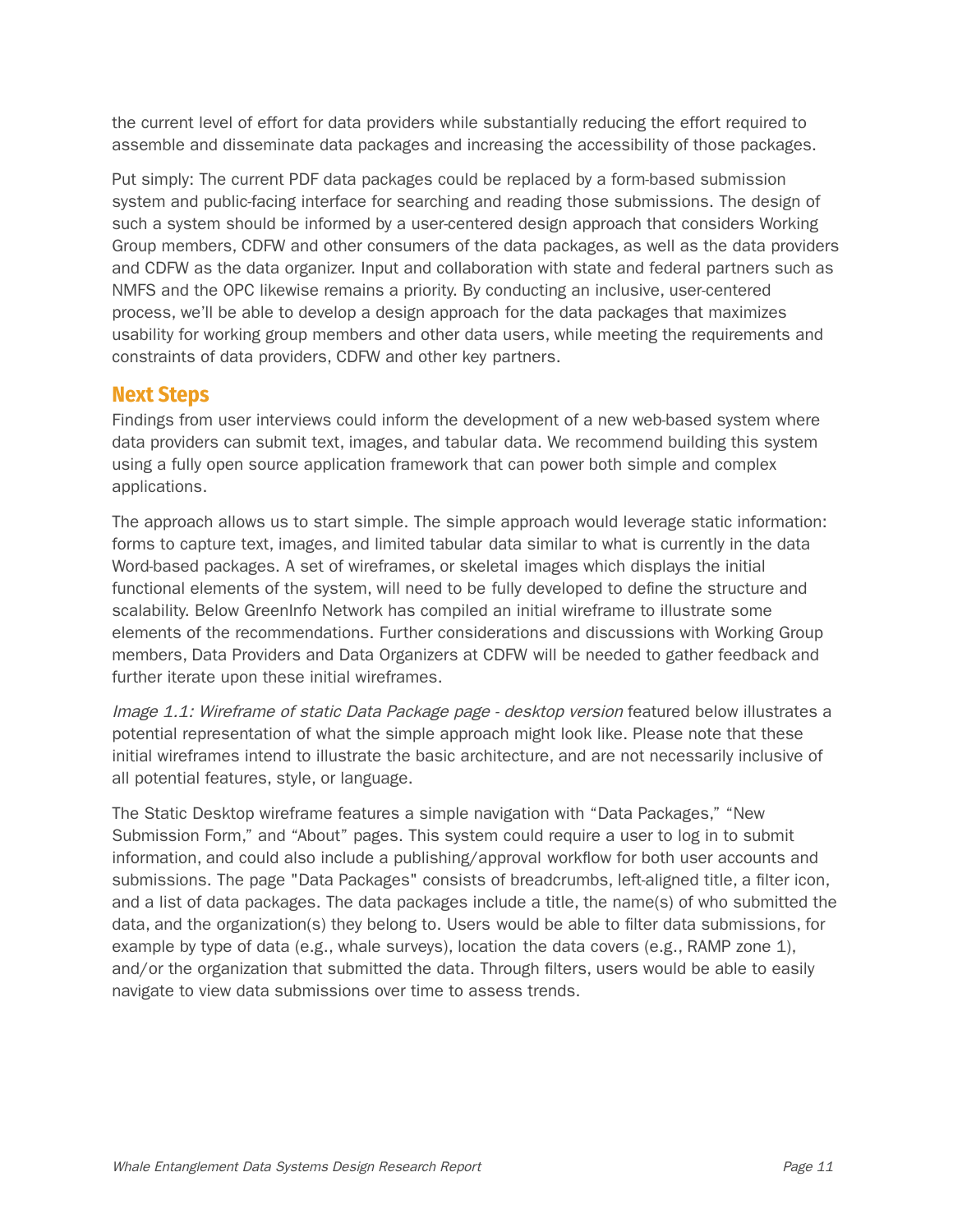| <b>RAMP Data Packages</b>                             | Data Packages           | <b>New Submission Form</b>                                    | About | Q Search @ Account Info |          |
|-------------------------------------------------------|-------------------------|---------------------------------------------------------------|-------|-------------------------|----------|
| Home > Data Packages<br>Data Package                  |                         |                                                               |       |                         |          |
| $E =$ FILTERS (9)                                     |                         |                                                               |       | SORT BY:<br>Newest      |          |
| Type<br>Whales<br>$\checkmark$                        | Data Package July 2022  | Submited by Name   Organization                               |       |                         | -        |
| $\checkmark$<br>Vessels<br>$\checkmark$<br>Forage     | Data Package June 2022  | Submited by Name   Organization                               |       |                         | =        |
| Location<br>Zone X<br>$\checkmark$                    | Data Package May 2022   | Submited by Name   Organization                               |       |                         | $=$      |
| Zone Y<br>$\checkmark$                                | Data Package April 2022 | Submited by Name   Organization                               |       |                         | $\equiv$ |
| $\checkmark$<br>Zone Z<br>Organization                |                         | Data Package March 2022<br>Submited by Name   Organization    |       |                         |          |
| Organization X<br>$\checkmark$<br>Organization Y<br>⊻ |                         | Data Package February 2022<br>Submited by Name   Organization |       |                         | $=$      |
| Organization Z<br>$\checkmark$                        |                         | Data Package January 2022<br>Submited by Name   Organization  |       |                         |          |
|                                                       |                         |                                                               |       |                         |          |
|                                                       |                         |                                                               |       |                         |          |
|                                                       |                         |                                                               |       |                         |          |

Image 1.1: Wireframe of static Data Packages page - desktop version

The "New Form Submission" is divided into multiple steps and provides guidance through the submission process. *Image 1.2: Wireframe of submission form - desktop version* featured below illustrates a potential representation of what the form might look like. The wireframe features a simple navigation with "Data Packages," "New Submission Form," and "About" pages. A user would need to log in to submit information using the form. Data providers can submit a brief title for their submission, choose a category that best represents the data they are submitting and month for reporting. If their submission is an image, the upload section allows them to briefly describe the image and provide an alternative text for Section 508 compliance. The narrative section can be used to provide complementary information. If their submission is text-based, they can use the narrative space to provide that information. For the last step, a data provider can add their name and the organization they represent from a list of pre-populated options. The category, month, and organization selections become filter options on the Data Packages page, making it easier for individuals to find the information they need.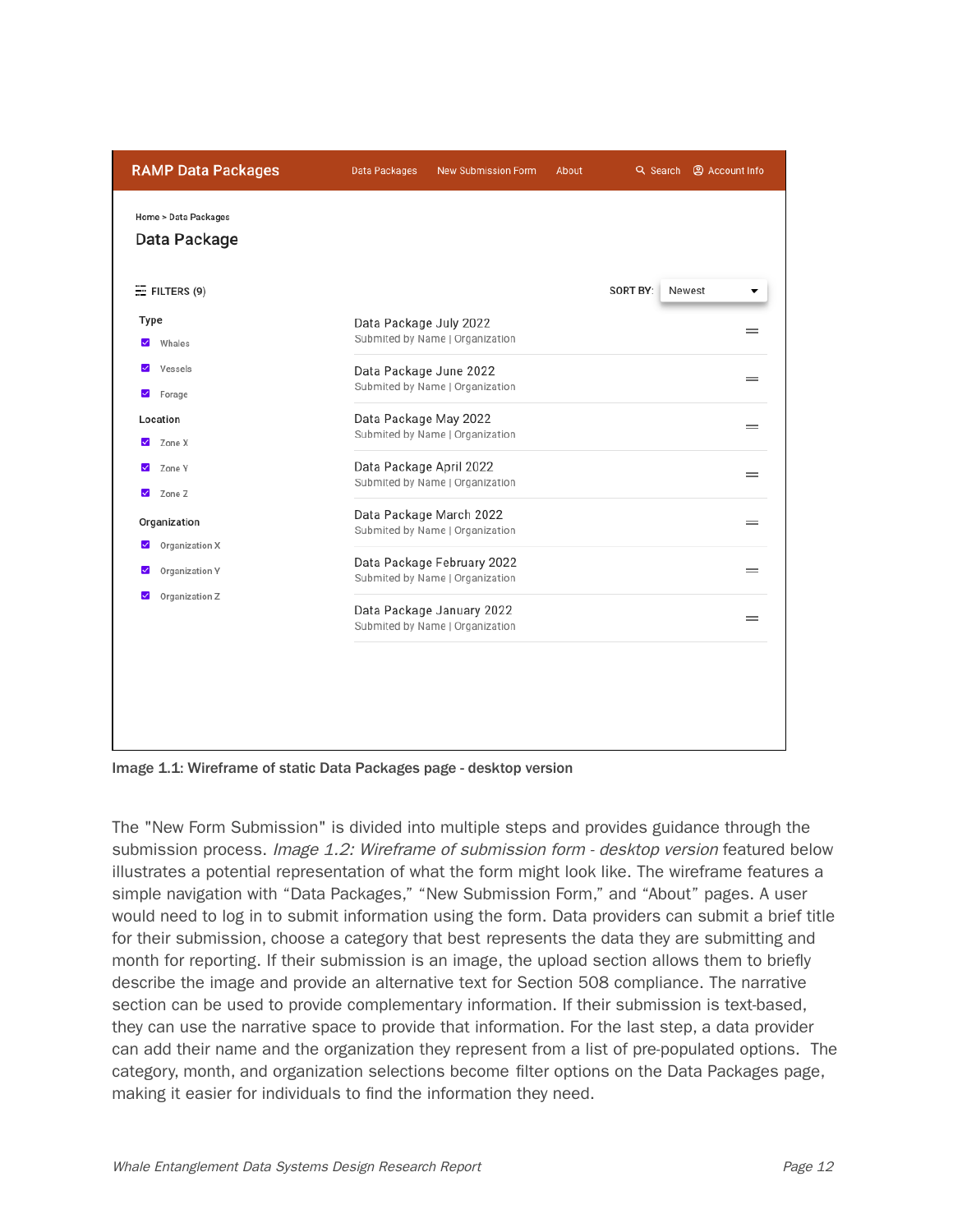| <b>RAMP Data Packages</b>                                  | Data Packages                                                                                   | New Submission Form | About                                          | Q Search <sup>@</sup> Account Info |
|------------------------------------------------------------|-------------------------------------------------------------------------------------------------|---------------------|------------------------------------------------|------------------------------------|
| Home > New Submission Form<br><b>■</b> New Submission Form |                                                                                                 |                     |                                                |                                    |
| <b>Submission Overview</b>                                 | <b>Title</b><br>Title of your data<br>Category-<br>Whale Sightings<br>Type of Data 2<br>-Month- |                     |                                                | ▴                                  |
| Image 2<br>Lorem ipsum dolor sit amet, consectetur         | March 2022<br>Upload Image                                                                      |                     | Ŀ<br><b>BROWSE</b><br>or drag a file to upload | 崗                                  |
| Narrative<br>Lorem ipsum dolor sit amet, consectetur       | -Text-Summary-                                                                                  |                     |                                                | 2000/2000 characters               |
| Author                                                     | Frist-Name<br>Ana<br>Last-Name-<br>Rincon<br>Organization<br>NOAA                               |                     |                                                | <b>SUBMIT</b>                      |
|                                                            |                                                                                                 |                     |                                                |                                    |

Image 1.2: Wireframe of submission form - desktop version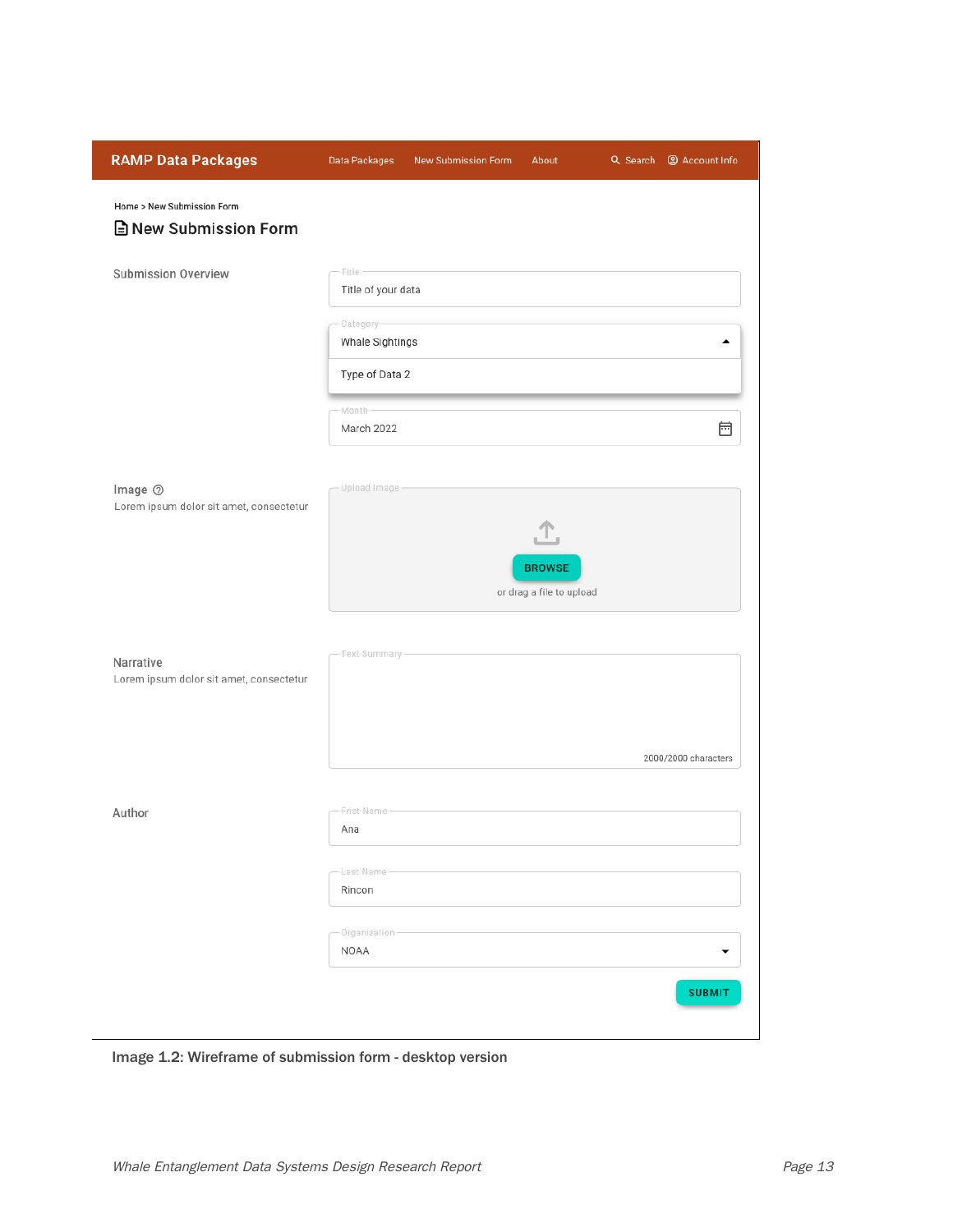Through iteration over an extended period of time a system with fully dynamic data would be implemented following a modular approach. Image 1.3: Wireframe of dynamic Data Packages page - desktop version featured below illustrates a potential representation of what the modular approach would look like.

The modular approach could allow for a mix of visualizations that support the data streams: Geographic Information or map modules, charts, etc. The wireframe carries over the simple navigation from the previously static interface with "Data Packages," "New Submission Form," and "About" pages. Working Group members could choose to view the data package for a specific month, as with the static version, but they could also look at all instances of a particular chart or map across packages. The dynamic version could incorporate simple search mechanisms and other cross linking within and between data packages.



Image 1.3: Wireframe of dynamic Data Packages page - desktop version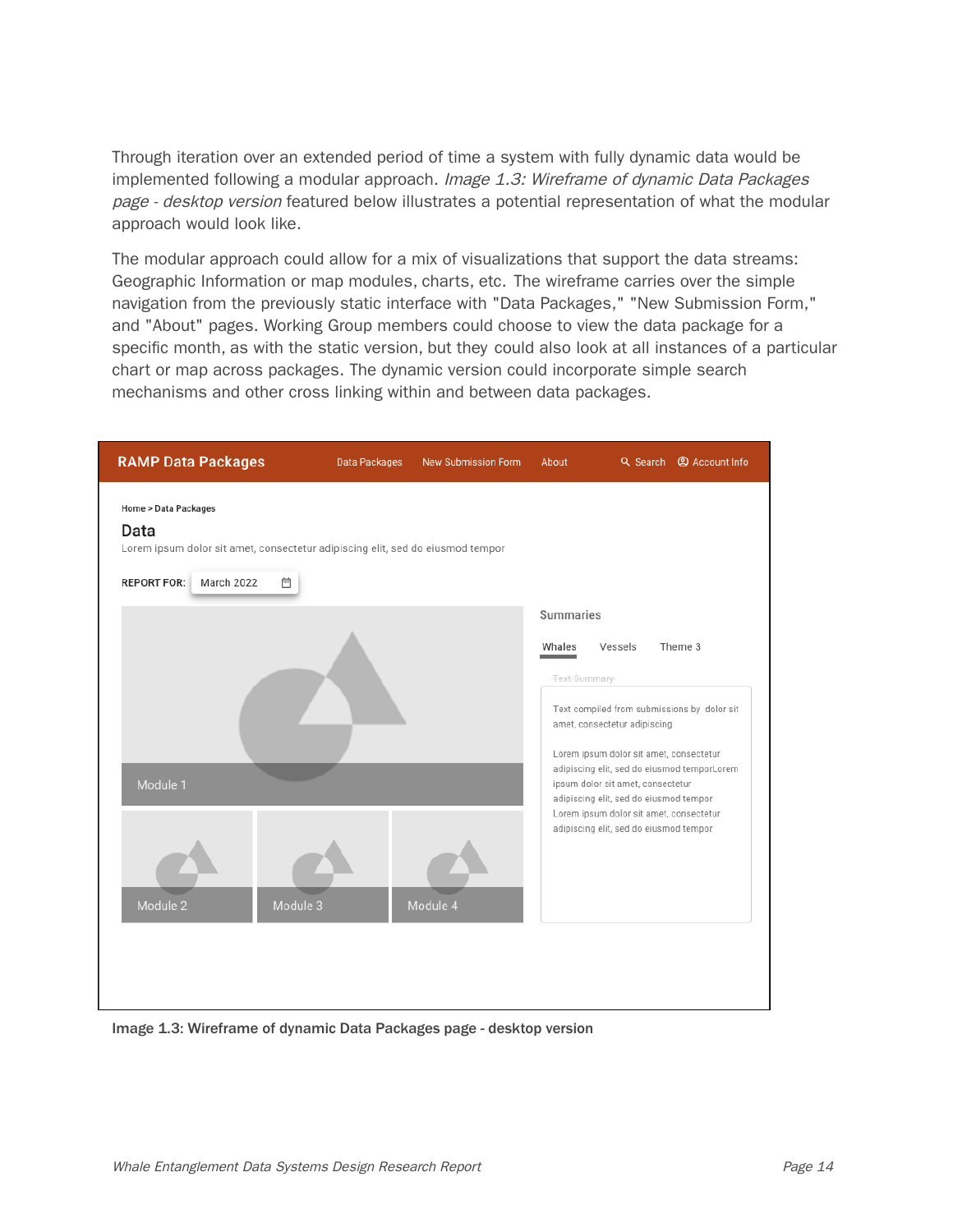## **Build on and Complement Existing Resources**

Working with partners and their existing platforms will be an important aspect to promote collaboration and transparency while ensuring efforts are not being duplicated. For that purpose, and as noted above, all interviewees expressed interest in a form-submission platform with GIS capabilities. In addition to these responses, some interviewees commented about potentially working towards improving and expanding existing platforms, specifically converting the California Current Integrated Ecosystem Assessment platform<sup>2</sup> into a "clearing house" of data that is able to incorporate data from non-NOAA sources and present data at a pace and scale need to inform the RAMP. Others expressed preference and willingness to modify or adapt the data they provide, including aggregating predictions up to different geographies and adding thresholds or other aids for interpretations. Overall, Interviewees looked to CDFW for guidance on how to more effectively work together.

This underscores the importance of a collaborative approach to creating durable, complementary solutions to data integration needs in the RAMP.

It is also important to avoid short-term allocation of resources to a solution that cannot be maintained long-term. Complex web platforms require ongoing maintenance and periodic technical and design upgrades to continue to meet user needs. Investments in new portals should be made with a clear consideration of their full life-cycle cost, not just the cost to get to launch day. The ideal scenario, we believe, is one where open-source solutions draw from machine-readable open data, with clear and well-documented methods for deployment, hosting, and maintenance.

For these reasons, we recommend a flexible and modular approach to maximize opportunities to leverage partnerships toward a shared goal of increasing the accessibility, understanding, and comprehensive use of best available science to inform entanglement risk monitoring and management. The data needs of the Working Group can best be met by focusing efforts on enhancing work that's already been done, building new tools where those are needed, and creating systems that are resilient enough to allow for individual parts to change and evolve over time.

## **Data Integration is One Component of a Holistic Effort**

According to interviewees, any new data submission and visualization platform should be flexible enough to accommodate existing and future data streams that enhance interpretation. A new reporting and visualizing system is only part of the picture to achieve greater common understanding and use of best available science in the adaptive management of whale and sea turtle entanglement risk. The findings also emphasized the importance of transparency in the process of reaching management recommendations and the process of developing, prioritizing and agreeing to the use of new data sources.

In general, there is a strong value placed by interviewees on observational data over models yet most expressed that it's important to further develop models. Specifically, interviewees recommended thinking more practically about models and their purpose. Also, they believed that

<sup>2</sup> https://www.integratedecosystemassessment.noaa.gov/regions/california-current/cc-projects-whale-entanglement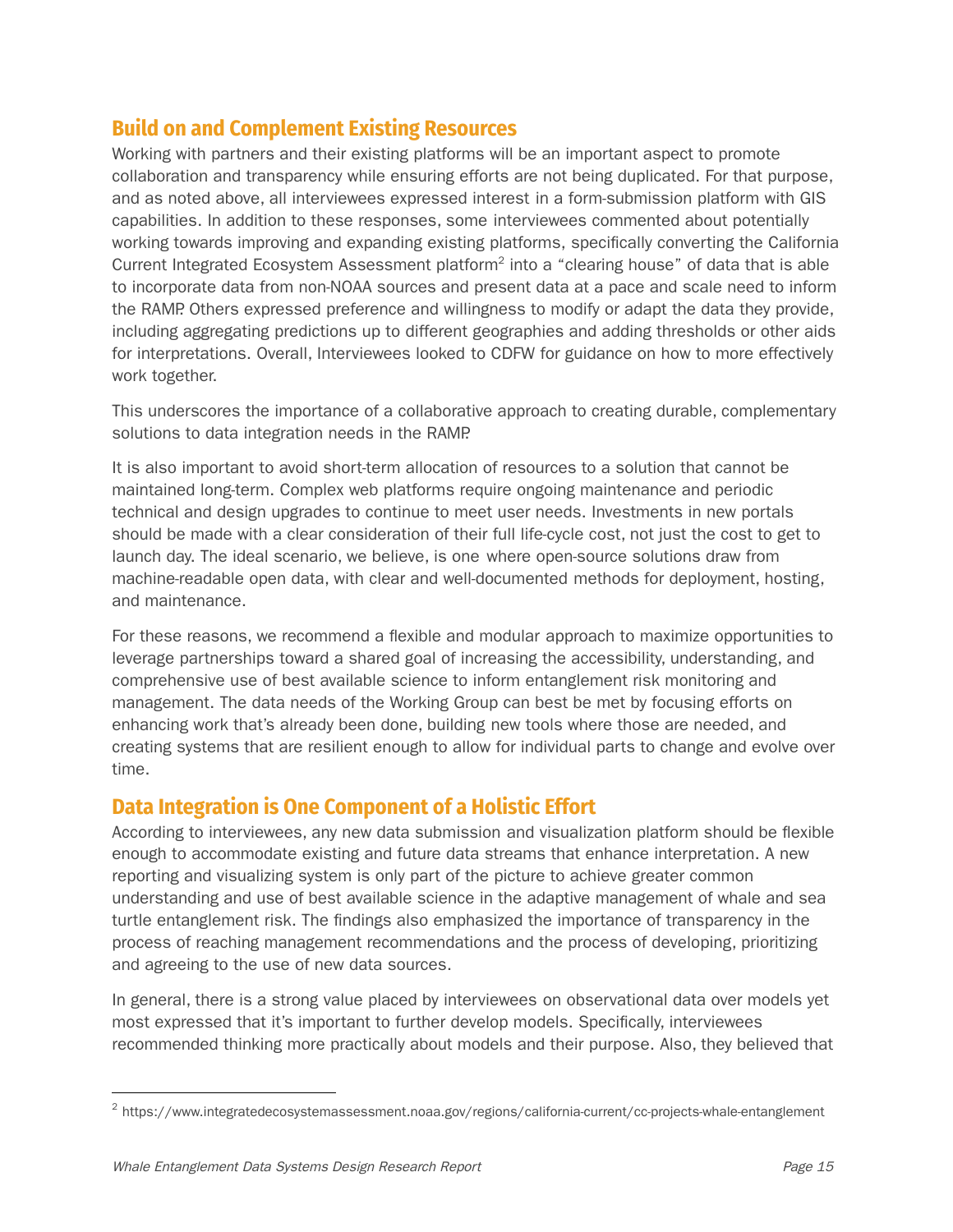there needs to be greater understanding about the management questions that need answering before, during, and after the Dungeness crab fishing season.

This underscores the importance of an ongoing holistic approach to improve and increase understanding and comprehensive use of best available science. Along with efforts to build data integration tools, additional focused engagement of the Working Group may be valuable to build common understanding of the relative value of existing and emerging data, including models. As an example, a more in-depth series of workshops could focus on existing and future models such as the blue whale model and humpback whale model, among others, and how these can be used to answer key questions. Such efforts could help provide a sense of assurance on emerging data sources such as models and agreement regarding their utility to support the RAMP.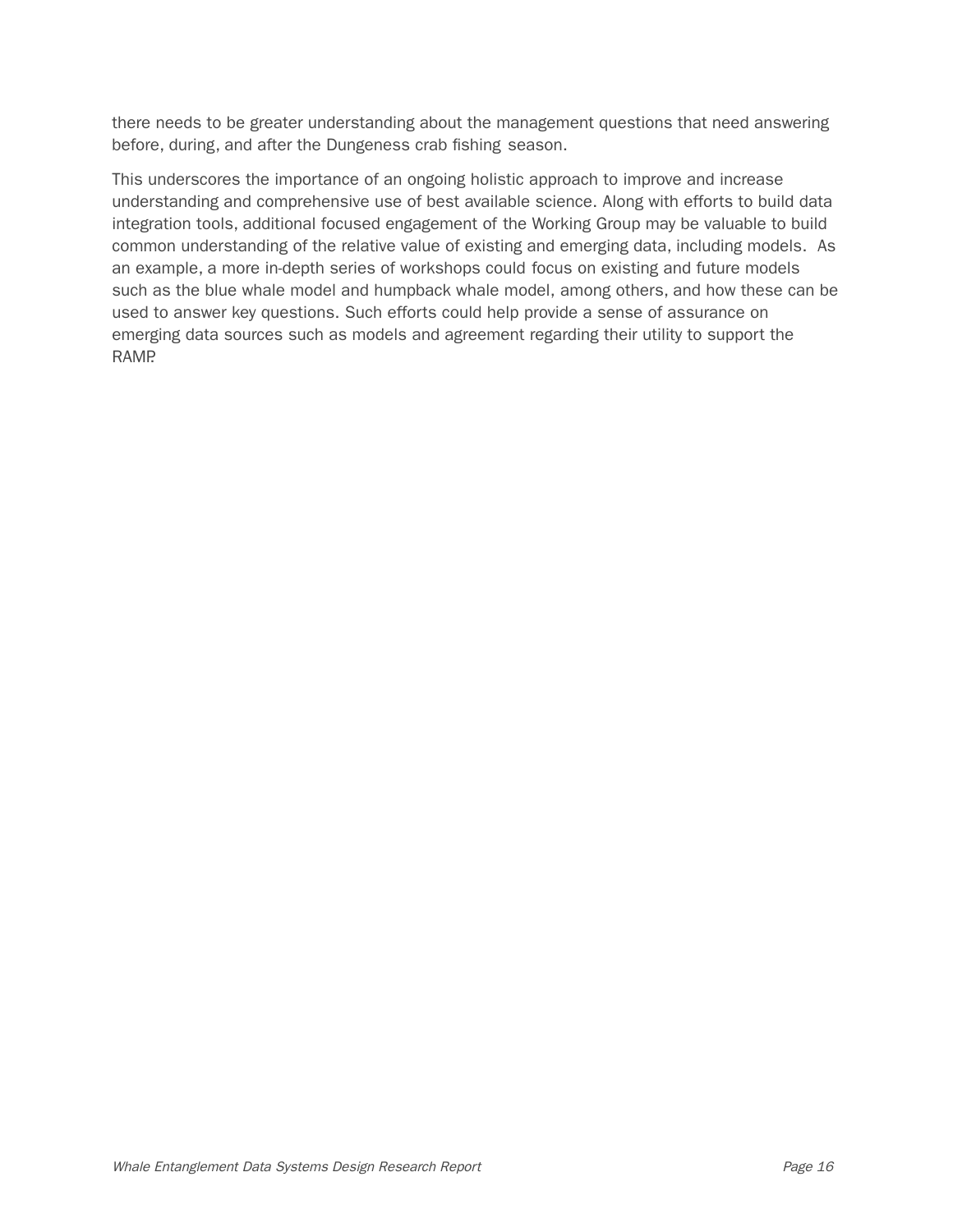## Appendix **1. Semi-structured Interview Questions**

#### **Data User Perspectives**

#### Round 1:

Key questions for Working Group members:

- What do you consider to be the most valuable data streams in making risk determinations.
- What is the most helpful way to view the data? Charts, maps, verbal summaries?
- What is on your data wishlist and why do you think it would lead to better recommendations?
- What is your perspective on the usefulness of modeled data versus observational data?

Additional question for advisors:

• Does the WG maximize the use of information available in assessing risk? Are there common misinterpretations or incomplete considerations?

Additional question for CDFW:

- What is working well/not working well in the current process of providing data to the Working Group?
- Does CDFW use any additional data in their management decision making?

#### Round 2:

Working Group members were asked the following based on map-based and chart-based presentation of three hypothetical scenarios and data visualization of fishing effort distribution and humpback whale distribution:

- Could you rank the three scenarios of data (showing fishing effort distribution and humpback whale distribution) from lowest to highest entanglement risk?
- Do any of the three scenarios reflect a 'high risk' scenario in a fishing area?
- How would you explain the visualization in terms of their interpretation of entanglement risk.
- Would a streamlined visualization help you convey risk assessment findings to the Director, peers, and/or the general public.
- Do you find a chart or map-based visual more informative/intuitive, and why?

#### **Data Providers**

- Describe yourself in 1-2 sentences.
- Describe to me your day-to-day work in 2-3 sentences.
- Over the course of a month, how often do you collect data for the RAMP work. Why that frequency? Prompt for percentage of time spent, phase of work
	- Changed to: If not them then: Were you actively collecting data or was there a specific team member that did that?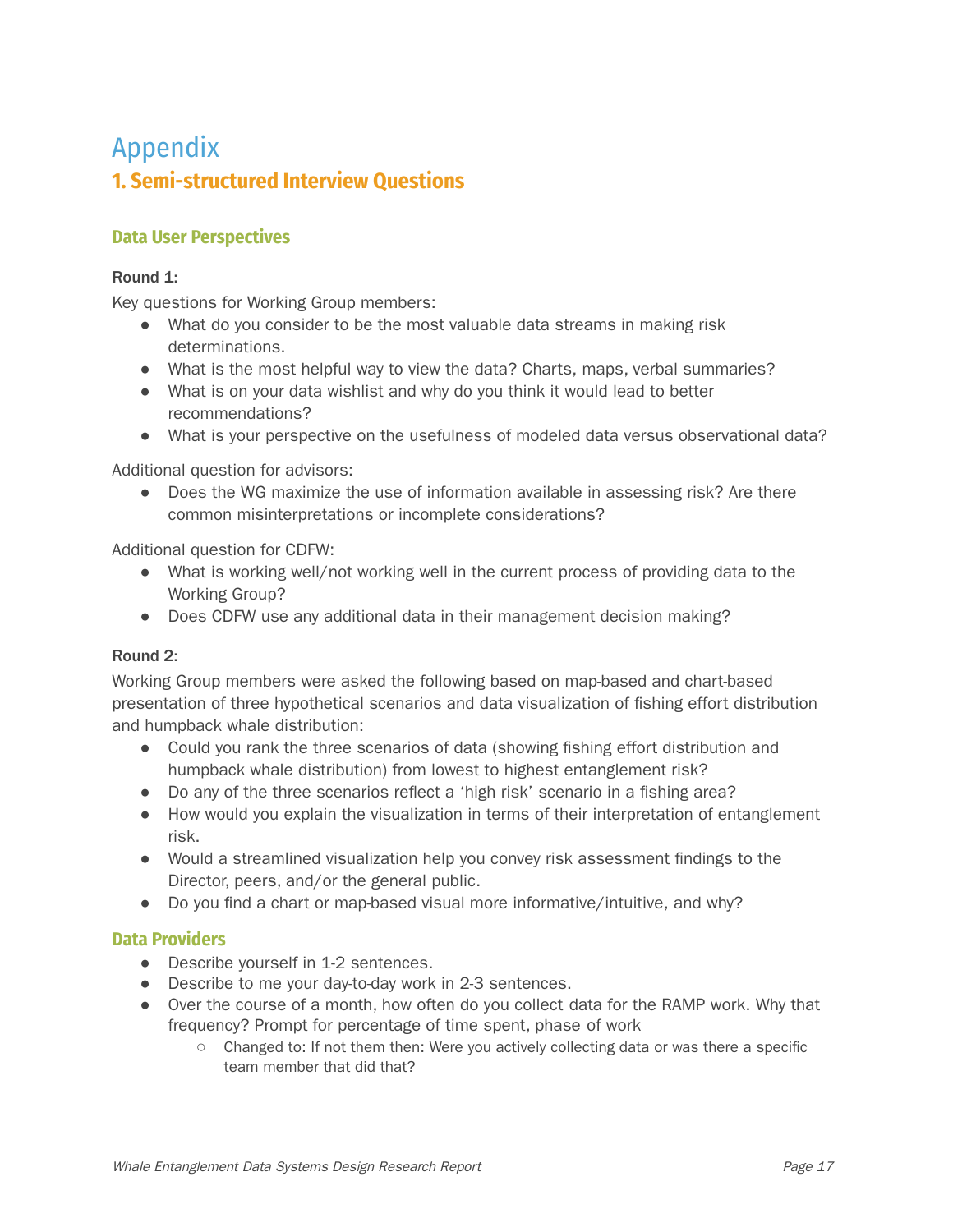- Thinking about your work for RAMP, walk me through the step-by-step process of sharing the data with CDFW after you've been collecting and working on it? Prompt for: Does the process start for you with her email or before? Who are the people involved in it?
- Have there been presentation forms (maps, graphs, tables) that you would like to use for the data you provide but have not been able to do? Why? For spatial data, follow up about available data formats (shapefile, etc)
- When it comes to representing your data, do you currently use templates to produce your report? If so, how?
- What application are those templates in?
- In your opinion, what visual elements should a graph or visualization have in order to successfully communicate risk to the working group?
- What other content, elements, things could help with digestion and interpretation of the data?
- What guidance have you received in relation to accessibility? Section 508 accessibility? How?
- When it comes to RAMP work, what would help you share data with CDFW more effectively?

For advisors working on emerging data sources:

- You mentioned that, as part of your day-to-day work, you are working on [x] model. Thinking about your work, walk me through the step-by-step process of creating the model? Prompt for: questions trying to answer, timeline, data collection, etc.
- When thinking of models, what other elements or data layers you think are important to help fishermen and working group members use models to evaluate entanglement risk?

Platform specific:

- You mentioned using platform x. If you could turn or add anything to platform x to make it your ideal platform, what would it be?
- You mentioned x elements. One idea that is being floated is a platform that could help with visualization for interpretation. Is that something a platform could do? Better framed, in your opinion, what kind of platform would best support x element? What is your ideal scenario, blue sky here?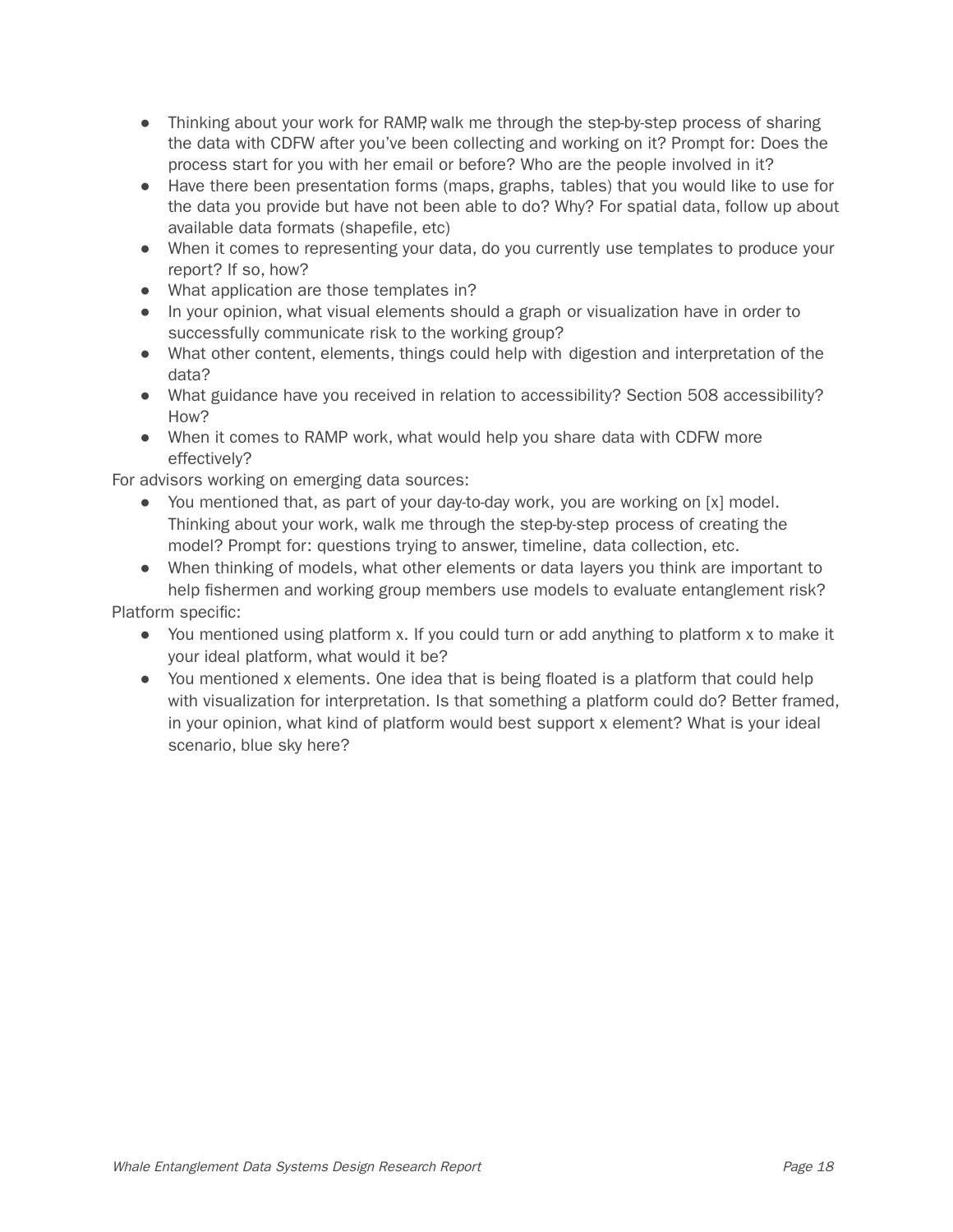## **2. Data Package inventory**

| Source Compilation Type |               | Item                                                                                  |
|-------------------------|---------------|---------------------------------------------------------------------------------------|
| Jan 3, 2020 Maps        |               | Point Blue screenshots - 6 in one image                                               |
| Jan 3, 2020 Maps        |               | Daily SST Anomaly world map                                                           |
| Jan 3, 2020 Charts      |               | Monterey Bay Whale Watch bar/line charts per half-day trip                            |
| Jan 3, 2020 Charts      |               | Stacked Bar: Volume of landing in pounds                                              |
| Jan 3, 2020 Charts      |               | Stacked bar: Maximum potential traps by week and MacroBlock                           |
| Jan 3, 2020 Charts      |               | Line chart: NINO3.4 SST INdex                                                         |
| Jan 3, 2020 Charts      |               | Multiline chart: IRI/CPC                                                              |
| February 4, 2020 Maps   |               | California Macro Blocks                                                               |
| February 4, 2020 Charts |               | Monterey Bay Whale Watch bar/line charts per half-day trip                            |
| February 4, 2020 Charts |               | Stacked Bar: Volume of landing in pounds                                              |
| February 4, 2020 Charts |               | Stacked Bar: Volume of landings by Week and Macroblook                                |
| February 4, 2020        | <b>Charts</b> | Stacked bar: Maximum potential traps by week and MacroBlock                           |
| March 5, 2020 Maps      |               | Observations (non-trap gear) and transect lines from March 21, 2020<br>aerial survey. |
| March 5, 2020 Maps      |               | California Macro Blocks                                                               |
| March 5, 2020 Maps      |               | Monthly Habitat Compression Index(annual for 5 years)                                 |
| March 5, 2020 Charts    |               | Monterey Bay Whale Watch bar/line charts per half-day trip                            |
| March 5, 2020 Charts    |               | Stacked Bar: Volume of landing in pounds                                              |
| March 5, 2020 Charts    |               | Stacked Bar: Volume of landings by Week and Macroblook                                |
| March 5, 2020 Charts    |               | Multi-Line: Number of active vessels by week                                          |
| March 5, 2020 Charts    |               | Stacked bar: Maximum potential traps by week and MacroBlock                           |
| March 5, 2020 Charts    |               | Line chart: Monthly Oceanic Nino Index                                                |
| March 5, 2020           | Charts        | Line chart: Monthly Coastal Upwelling Transport index                                 |
| March 5, 2020 Charts    |               | Line chart: North Pacific High January - February Area                                |
| March 5, 2020 Charts    |               | Line chart: Monthly Habitat Compression Index                                         |
| March 5, 2020 Charts    |               | Line chart: Winter Habitat Compression Index                                          |
| March 23, 2020 Maps     |               | Observations (non-trap gear) and transect lines from March 21, 2020<br>aerial survey. |
| March 23, 2020 Maps     |               | California Macro Blocks                                                               |
| March 23, 2020 Charts   |               | Monterey Bay Whale Watch bar/line charts per half-day trip                            |
| March 23, 2020          | Charts        | MBWW Column charts with error bars (3 variants)                                       |

Below is the full inventory of figures in the data packages for 2020.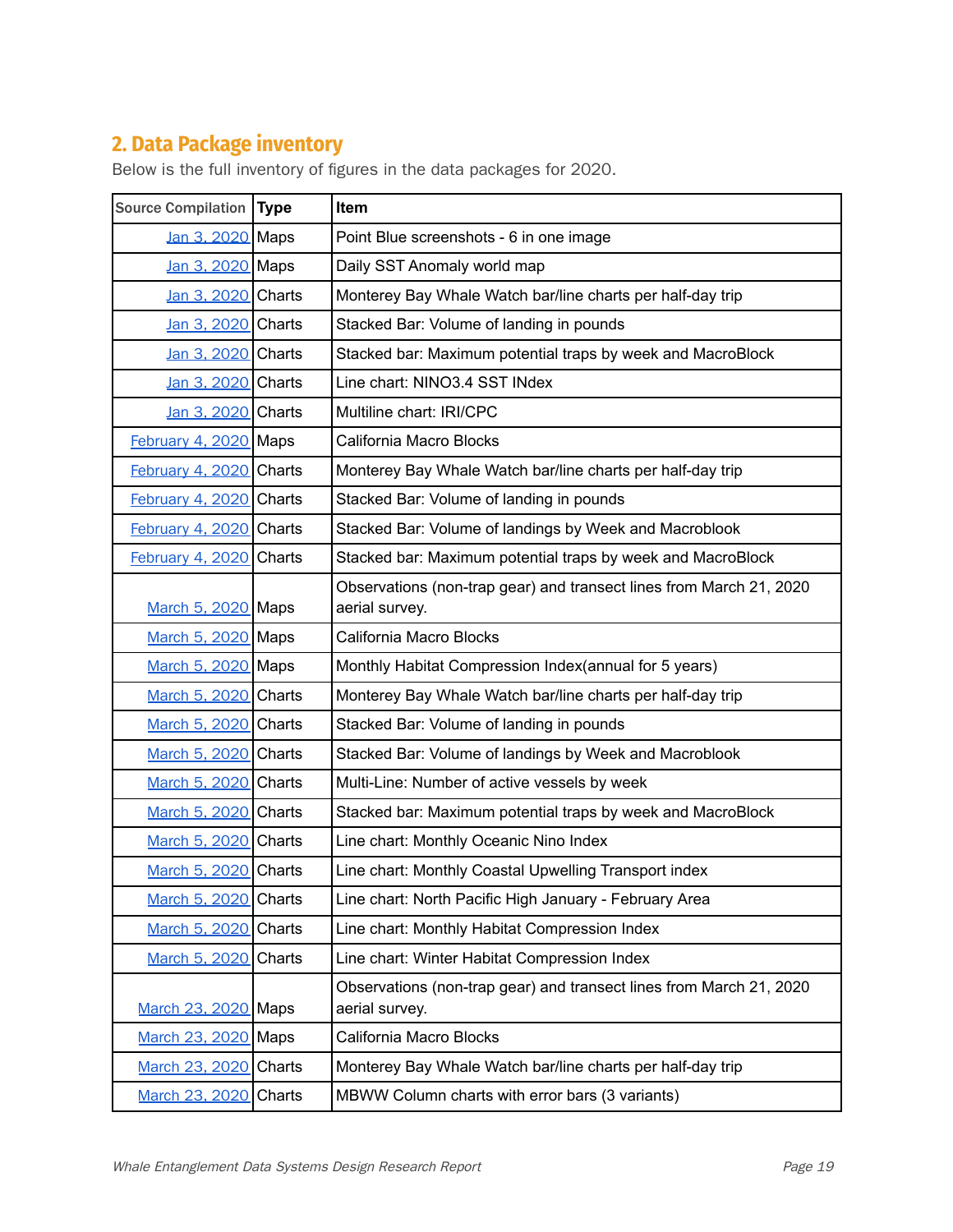| March 23, 2020 Charts | Stacked Bar: Volume of landing in pounds                                                                             |
|-----------------------|----------------------------------------------------------------------------------------------------------------------|
| March 23, 2020 Charts | Stacked Bar: Volume of landings by Week and Macroblook                                                               |
| March 23, 2020 Charts | Multi-Line: Number of active vessels by week                                                                         |
| March 23, 2020 Charts | Column chart/scatterplots: Boxplots of unit price (dollars per pound) of<br>Dungeness crab by week and port complex. |
| March 23, 2020 Tables | Estimated number of Dungeness crab traps deployed in each<br>MacroBlock                                              |
| April 7, 2020 Maps    | Biologically Important Areas (BIAs) for feeding humpback whales                                                      |
| April 7, 2020 Maps    | Point Blue humpback whale point map screenshot (3 different variants<br>with code snippets?)                         |
| April 7, 2020 Maps    | California Macro Blocks                                                                                              |
| April 7, 2020 Maps    | Monthly Habitat Compression Index(annual for 5 years)                                                                |
| April 7, 2020 Charts  | Monterey Bay Whale Watch bar/line charts per half-day trip                                                           |
| April 7, 2020 Charts  | MBWW Column charts with error bars (3 variants)                                                                      |
| April 7, 2020 Charts  | Stacked Bar: Volume of landing in pounds                                                                             |
| April 7, 2020 Charts  | Stacked Bar: Volume of landings by Week and Macroblook                                                               |
| April 7, 2020 Charts  | Multi-Line: Number of active vessels by week                                                                         |
| April 7, 2020 Charts  | Line chart: Monthly Oceanic Nino Index                                                                               |
| April 7, 2020 Charts  | Line chart: Monthly Pacific Decadal Oscillation Index                                                                |
| April 7, 2020 Charts  | Line chart: Monthly Coastal Upwelling Transport index                                                                |
| April 7, 2020 Charts  | Line chart: March North Pacific High Area                                                                            |
| April 7, 2020 Charts  | Line chart: Winter Habitat Compression Index                                                                         |
| April 7, 2020 Tables  | Estimated number of Dungeness crab traps deployed in each<br>MacroBlock                                              |
| April 7, 2020 Tables  | Confirmed whale entanglements from California and/or known to involve<br>gear from California                        |
| April 22, 2020 Maps   | Point Blue humpback whale point map screenshot (3 different variants)                                                |
| April 22, 2020 Maps   | California Macro Blocks                                                                                              |
| April 22, 2020 Charts | Monterey Bay Whale Watch bar/line charts per half-day trip                                                           |
| April 22, 2020 Charts | Multi-Line: Number of active vessels by week                                                                         |
| April 22, 2020 Charts | Stacked Bar: Volume of landing in pounds                                                                             |
| April 22, 2020 Charts | Stacked Bar: Volume of landings by Week and Macroblook                                                               |
| April 22, 2020 Tables | Estimated number of Dungeness crab traps deployed in each<br>MacroBlock                                              |
| May 8, 2020 Maps      | Monthly Habitat Compression Index(annual for 5 years)                                                                |
| May 8, 2020 Maps      | Sea Surface Temperature Anomaly                                                                                      |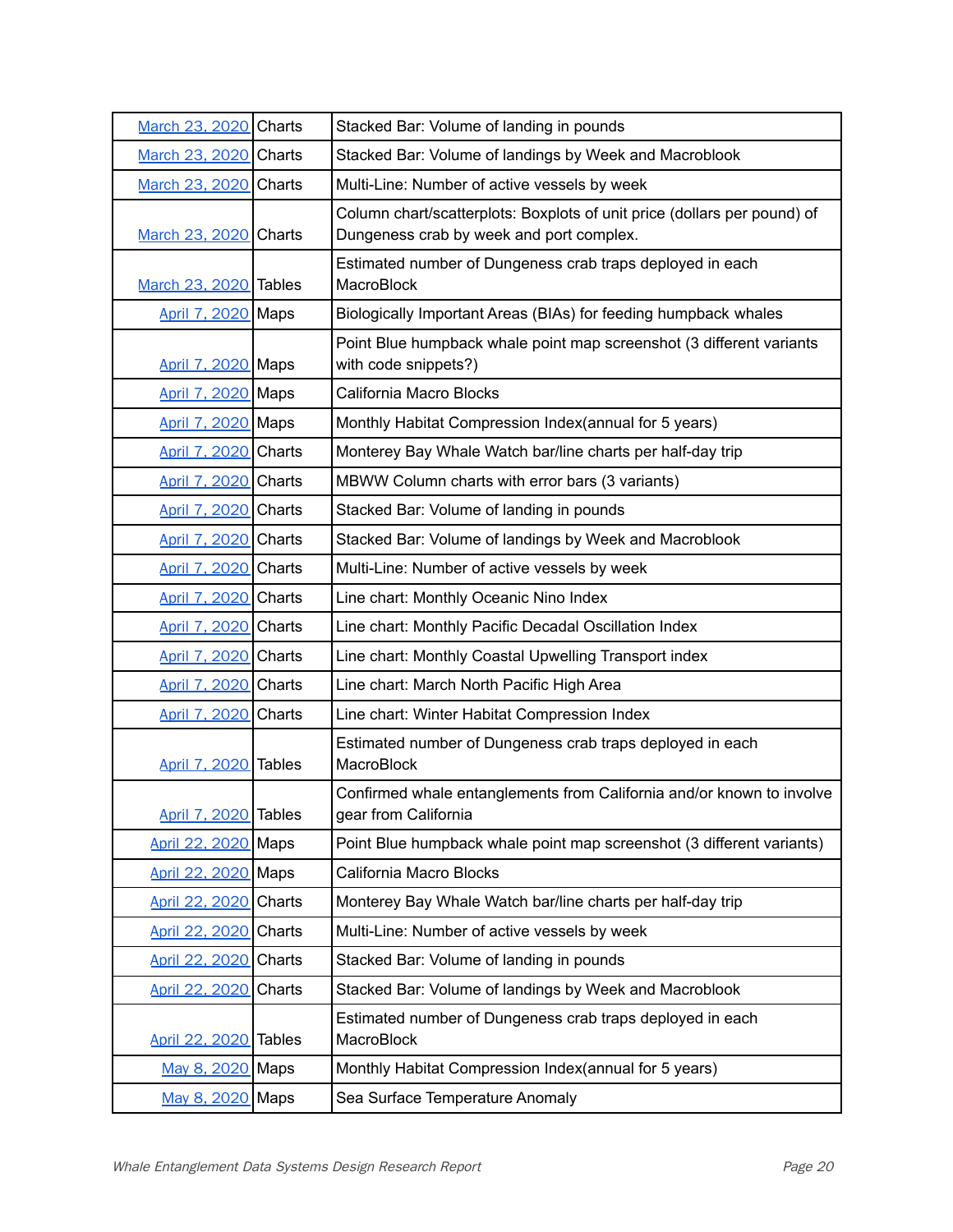| May 8, 2020 Maps    | California Macro Blocks                                                                |
|---------------------|----------------------------------------------------------------------------------------|
| May 8, 2020 Maps    | Point Blue humpback whale point map screenshot (2 different variants)                  |
| May 8, 2020 Charts  | Line chart: Monthly Oceanic Nino Index                                                 |
| May 8, 2020 Charts  | Line chart: February ONI                                                               |
| May 8, 2020 Charts  | Line chart: March PDO                                                                  |
| May 8, 2020 Charts  | Line chart: Winter Coastal Upwelling Transport index                                   |
| May 8, 2020 Charts  | Line chart: Monthly Coastal Upwelling Transport Index                                  |
| May 8, 2020 Charts  | Line chart: Monthly Habitat Compression Index                                          |
| May 8, 2020 Charts  | Multi-Line: Number of active vessels by week                                           |
| May 8, 2020 Charts  | Stacked Bar: Volume of landing in pounds                                               |
| May 8, 2020 Charts  | Stacked Bar: Volume of landings by Week and Macroblook                                 |
| May 8, 2020 Charts  | Monterey Bay Whale Watch bar/line charts per half-day trip                             |
| May 8, 2020 Charts  | MBWW Column charts with error bars                                                     |
| May 8, 2020 Tables  | Estimated number of Dungeness crab traps deployed in each<br>MacroBlock                |
| May 22, 2020 Maps   | California Macro Blocks                                                                |
| May 22, 2020 Maps   | Point Blue humpback whale point map screenshot (2 variants)                            |
| May 22, 2020 Maps   | Point Blue blue whale point map screenshot                                             |
| May 22, 2020 Charts | Multi-Line: Number of active vessels by week                                           |
| May 22, 2020 Charts | Stacked Bar: Volume of landing in pounds                                               |
| May 22, 2020 Charts | Stacked Bar: Volume of landings by Week and Macroblook                                 |
| May 22, 2020 Tables | Estimated number of Dungeness crab traps deployed in each<br>MacroBlock                |
| May 22, 2020 Tables | Estimated number of active commercial Dungeness crab vessels and<br>traps by port area |
| June 9, 2020 Maps   | Monthly Habitat Compression Index(annual for 5 years)                                  |
| June 9, 2020 Maps   | Sea Surface Temperature Anomaly                                                        |
| June 9, 2020 Maps   | California Macro Blocks                                                                |
| June 9, 2020 Maps   | Point Blue humpback whale point map screenshot (2 variants)                            |
| June 9, 2020 Maps   | Point Blue blue whale point map screenshot                                             |
| June 9, 2020 Charts | Line chart: Monthly Habitat Compression Index                                          |
| June 9, 2020 Charts | Multi-Line: Number of active vessels by week                                           |
| June 9, 2020 Charts | Stacked Bar: Volume of landing in pounds                                               |
| June 9, 2020 Charts | Stacked Bar: Volume of landings by Week and Macroblook                                 |
| June 9, 2020 Charts | MBWW Column charts with error bars                                                     |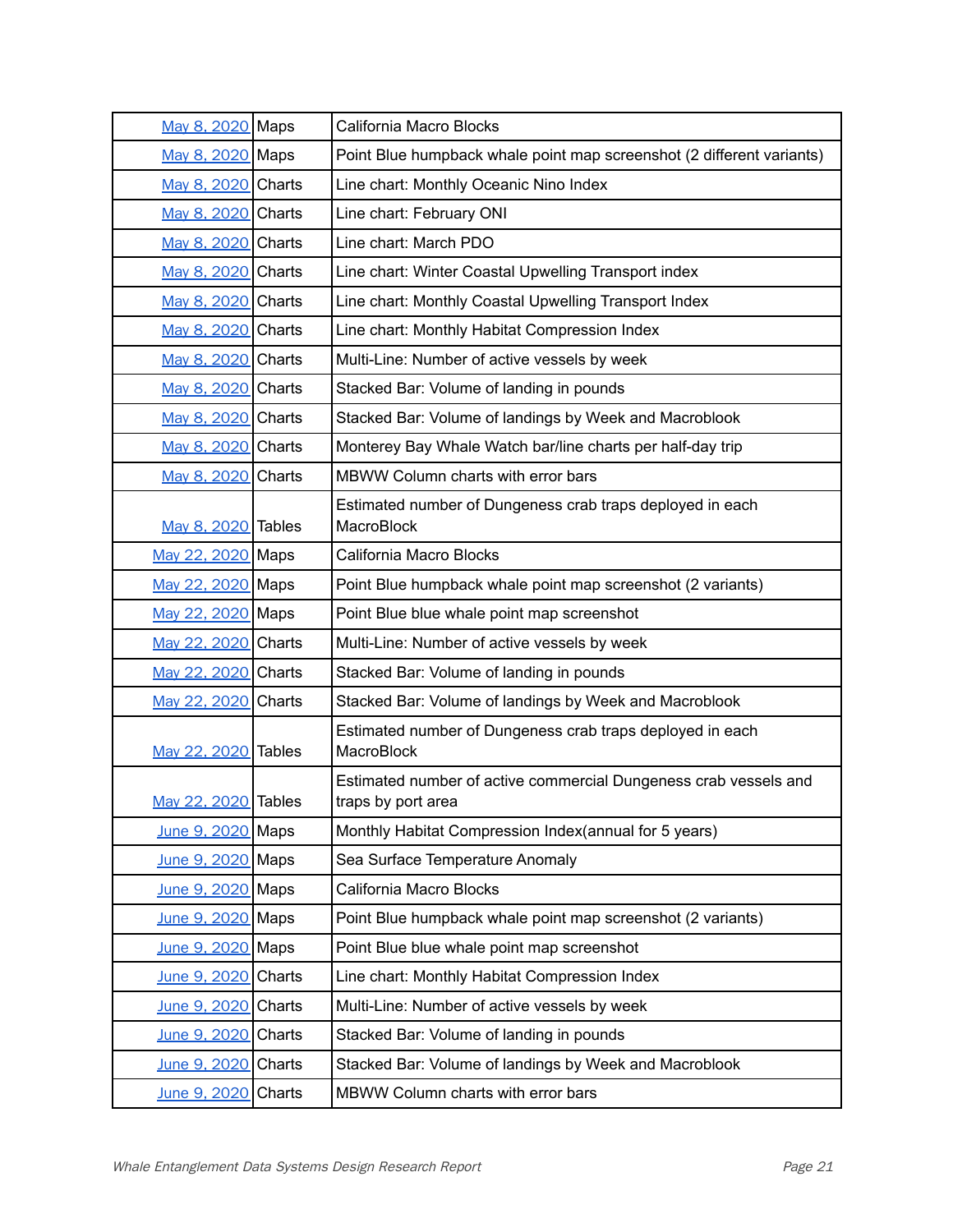| June 9, 2020 Tables                           |        | Estimated number of Dungeness crab traps deployed in each<br>MacroBlock                |
|-----------------------------------------------|--------|----------------------------------------------------------------------------------------|
| June 9, 2020 Tables                           |        | Estimated number of active commercial Dungeness crab vessels and<br>traps by port area |
| June 24, 2020 Maps                            |        | California Macro Blocks                                                                |
| June 24, 2020 Maps                            |        | Point Blue humpback whale point map screenshot (2 variants)                            |
| June 24, 2020 Maps                            |        | Point Blue blue whale point map screenshot                                             |
| June 24, 2020 Charts                          |        | Multi-Line: Number of active vessels by week                                           |
| June 24, 2020 Charts                          |        | Stacked Bar: Volume of landing in pounds                                               |
| June 24, 2020 Charts                          |        | Stacked Bar: Volume of landings by Week and Macroblook                                 |
| June 24, 2020                                 | Charts | MBWW Column charts with error bars                                                     |
| June 24, 2020 Tables                          |        | Estimated number of Dungeness crab traps deployed in each<br>MacroBlock                |
| June 24, 2020 Tables                          |        | Estimated number of active commercial Dungeness crab vessels and<br>traps by port area |
| Feb 11, 2021                                  | Charts | MBWW Column charts with error bars                                                     |
| Feb 11, 2021 Tables                           |        | Biweekly text-based fishing report                                                     |
| Feb 11, 2021                                  | Maps   | Solor logger fishing trips (8 maps of trip lines)                                      |
| Feb 11, 2021 Maps                             |        | Whale Watch 2.0 whale habitat predictions                                              |
| Feb 11, 2021 Maps                             |        | Solor logging whale watching (2 maps of trip lines)                                    |
| Feb 11, 2021 Maps                             |        | Point Blue blue whale point map screenshot                                             |
| Feb 11, 2021                                  | Charts | Stacked Bar: Volume of landing in pounds                                               |
| Feb 11, 2021                                  | Charts | Stacked bar: Maximum potential traps by week and RAMP Zone                             |
| Feb 11, 2021                                  | Charts | Multiline chart: Average Prince by week and port complex                               |
| <b>CDFW RAMP Data</b>                         |        |                                                                                        |
| <b>Sources Draft Ove</b><br>rview 09.25.2020. |        |                                                                                        |
| pdf                                           | Maps   | <b>Fishing Zones</b>                                                                   |
| <b>CDFW RAMP Data</b>                         |        |                                                                                        |
| <b>Sources Draft Ove</b>                      |        |                                                                                        |
| rview 09.25.2020.                             | Maps   | <b>Upwell and Aerial Survey</b>                                                        |
| pdf                                           |        |                                                                                        |
| <b>CDFW RAMP Data</b><br>Sources Draft Ove    |        |                                                                                        |
| rview 09.25.2020.                             |        |                                                                                        |
| pdf                                           | Maps   | Point Blue humpback whale point map screenshot                                         |
| <b>CDFW RAMP Data</b>                         |        |                                                                                        |
| <b>Sources Draft Ove</b>                      | Maps   | Pelagic Data systems fishing trip activity                                             |